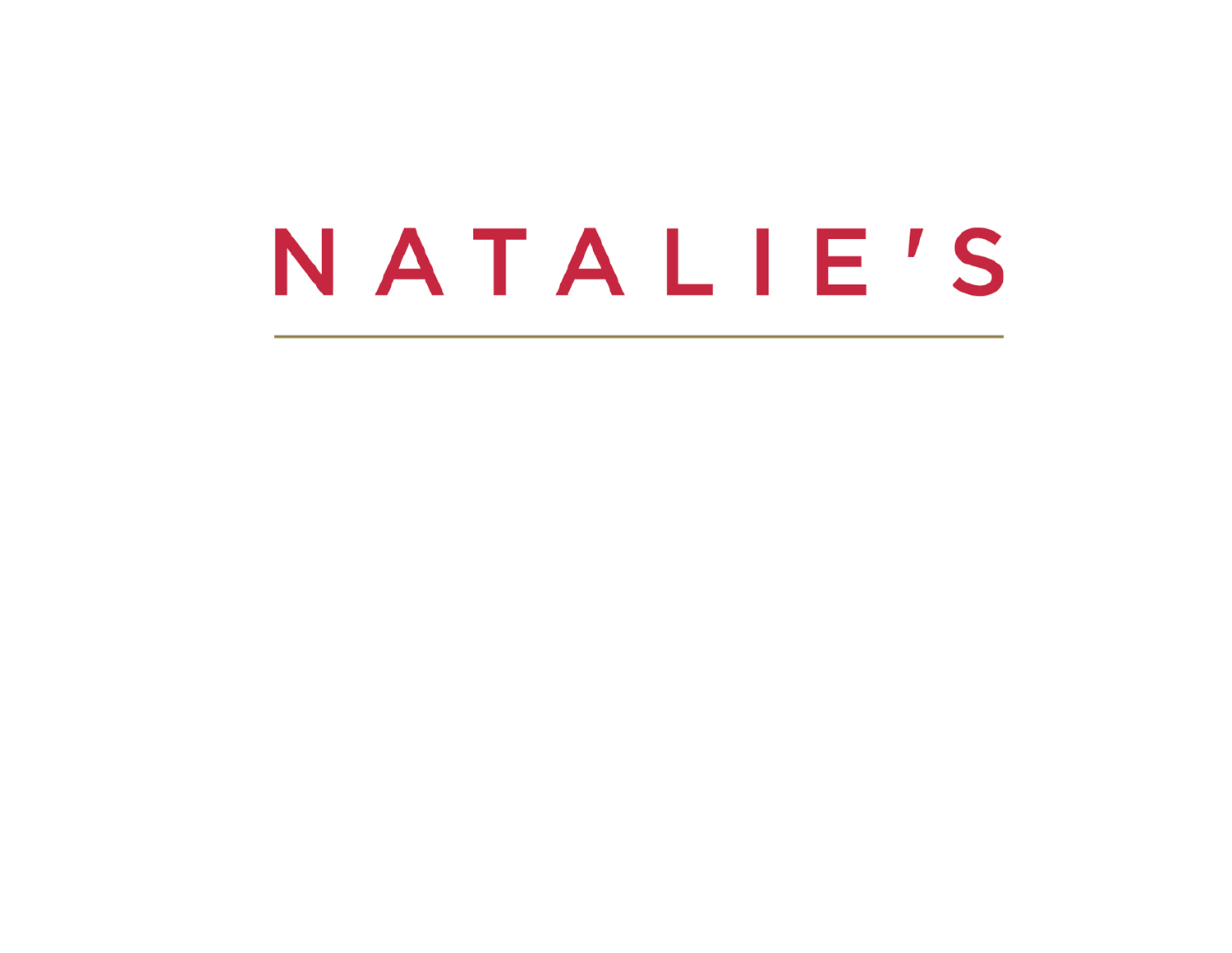# Index

| Cocktails                   | $2 - 5$        |
|-----------------------------|----------------|
| Wine                        |                |
| <b>Glass Pours</b>          | 6              |
| Half Bottles - Large Format | 7              |
| <b>Bottles</b>              |                |
| Champagne                   | $8-9$          |
| Sparkling                   | 10             |
| Rose                        | 11             |
| White                       |                |
| France                      | $12 - 13 - 14$ |
| Germany & Austria           | 15             |
| Italy                       | 16             |
| <b>United States</b>        | 17             |
| Red                         |                |
| France                      | 18-19-20-21-22 |
| Italy                       | $23 - 24$      |
| Spain                       | 25             |
| <b>United States</b>        | $26 - 27 - 28$ |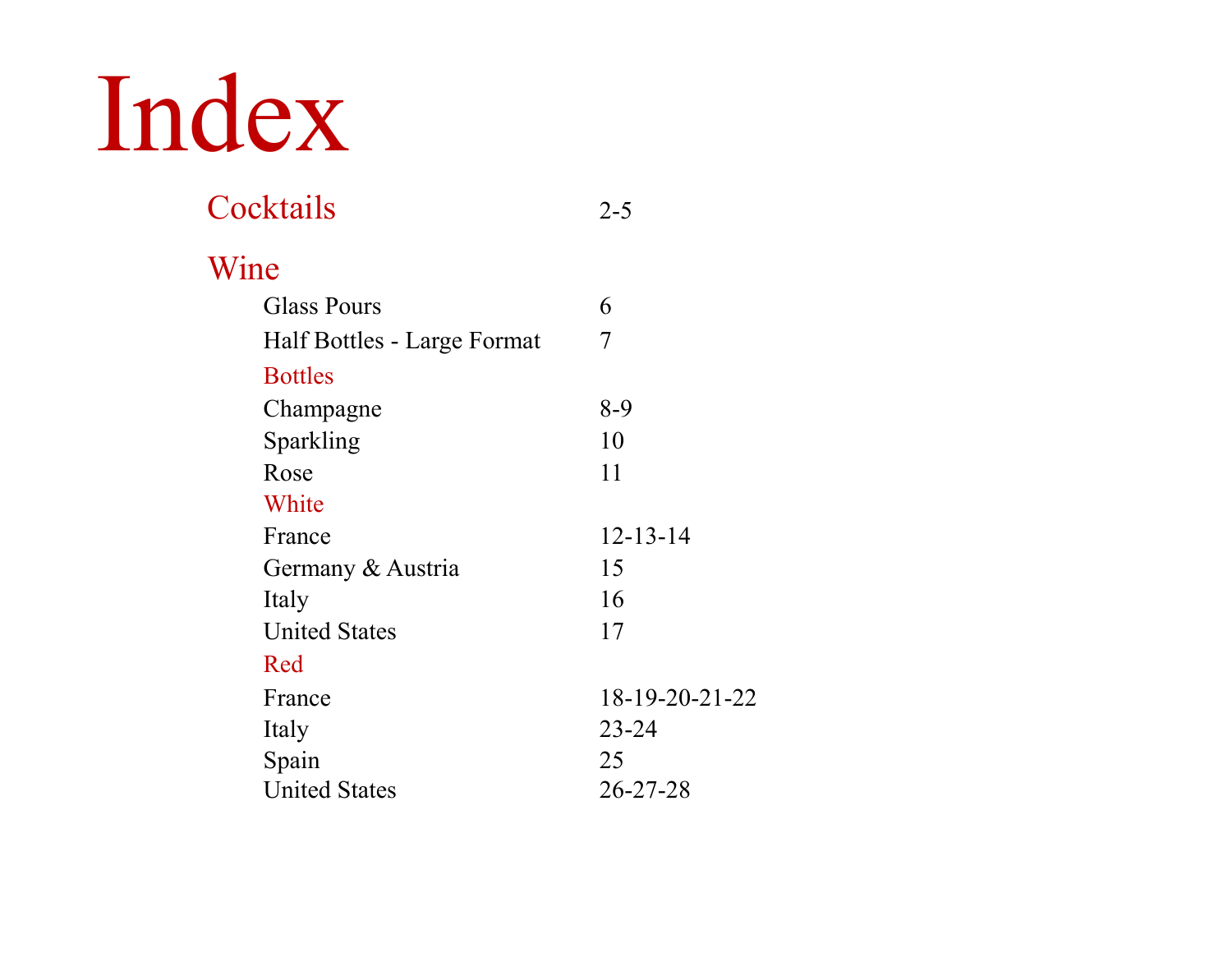### Gin

#### Bramble 14

*Dick Bradsell, Fred's Club, 1984* Gin | Lemon | Crème de Mure | Lemon Wheel & Blackberry

#### Gimlet 14

*Popular among British Naval officers in the 19th century to prevent scurvy.* Gin | House Lime Cordial | Lime Wheel

#### Martinez 16

#### *"The Missing Link"*

Old Tom Gin | Sweet Vermouth | Luxardo Maraschino | Bitters |Orange Peel

#### Bijou 14

*First seen in "Harry Johnson's Bartender's Manual in 1990* Gin | Green Chartreuse | Sweet Vermouth | Orange Bitters | Orange Peel

### Vodka

Moscow Mule 13 *The buck that popularized vodka.* Vodka | Lime | Ginger Beer

Vesper 14

*Ian Fleming's 1953 novel Casino Royale.* Vodka | Gin | Lillet Blanc | Lemon Peel

2 Classic Cocktails OISSE Cocktails  $\overline{2}$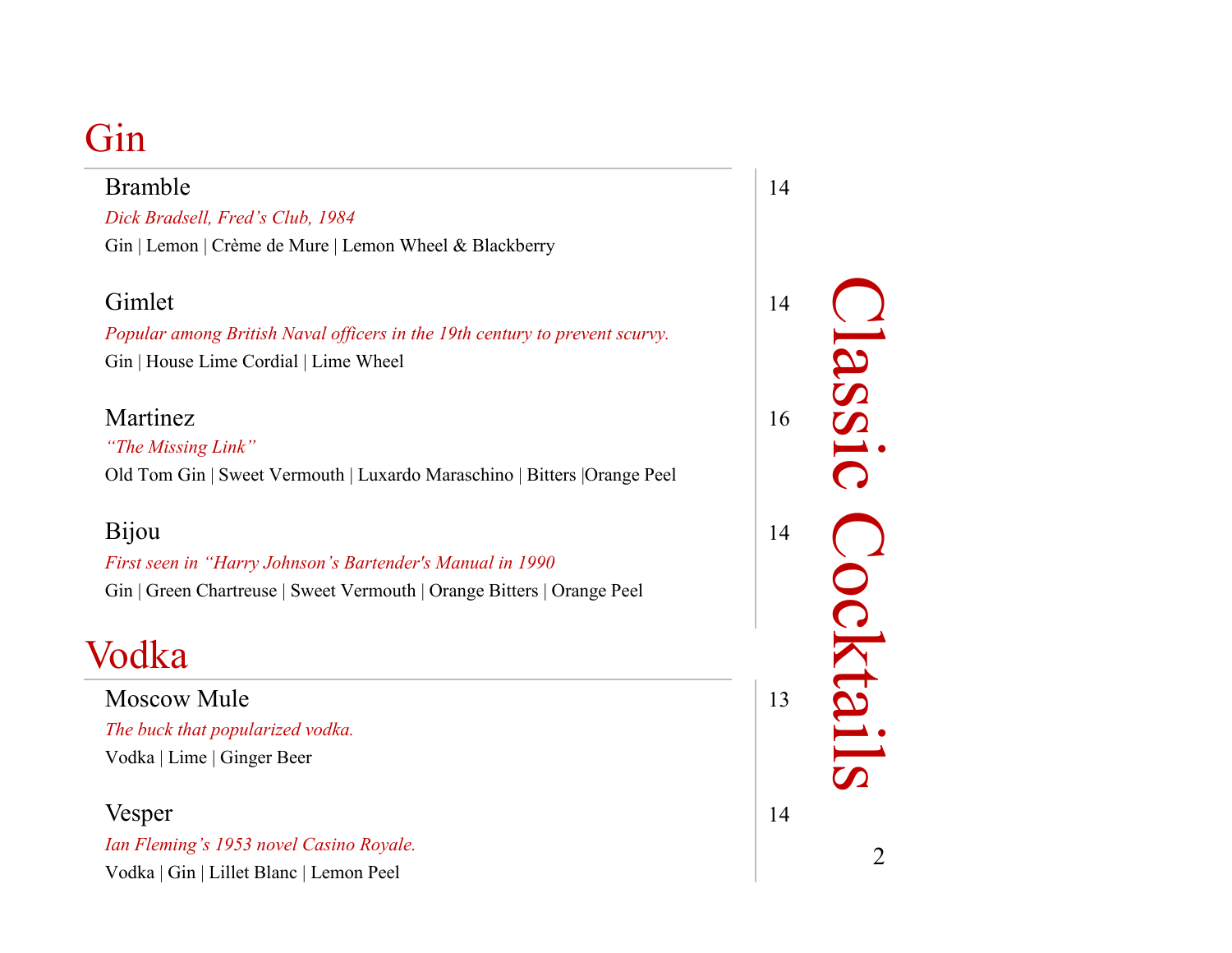### Whiskey

#### Frisco 15 *First appeared in Willaim Boothby's: 'World Drinks and How to Mix Them' 1934* Rye | Benedictine | Lemon | Lemon Peel

Trinidad Sour 16

*Giuseppe Gonzalez, Clover Club, Brooklyn* Rye | Angostura | Orgeat | Lemon

#### Remember the Maine 16

#### *The rye-based battle cry* Gun Powder Rye | Sweet Vermouth | Cherry Herring | Absinthe | Lemon Peel

#### Diamondback 16

*Post-prohibition: Diamondback Lounge in the Lord Baltimore Hotel, Maryland* Rye | Apple Brandy | Chartreuse

#### Penicillan 16

*Sam Ross, Milk & Honey, NYC* Scotch | Lemon | Honey | Ginger | Laphroaig Mist | Candied Ginger

#### Modern Cocktail No.2 14 *Savoy Cocktail Book, 1930.*  Scotch | Sloe Gin | Absinthe | Bitters | House Grenadine

Classic Cocktails assi 3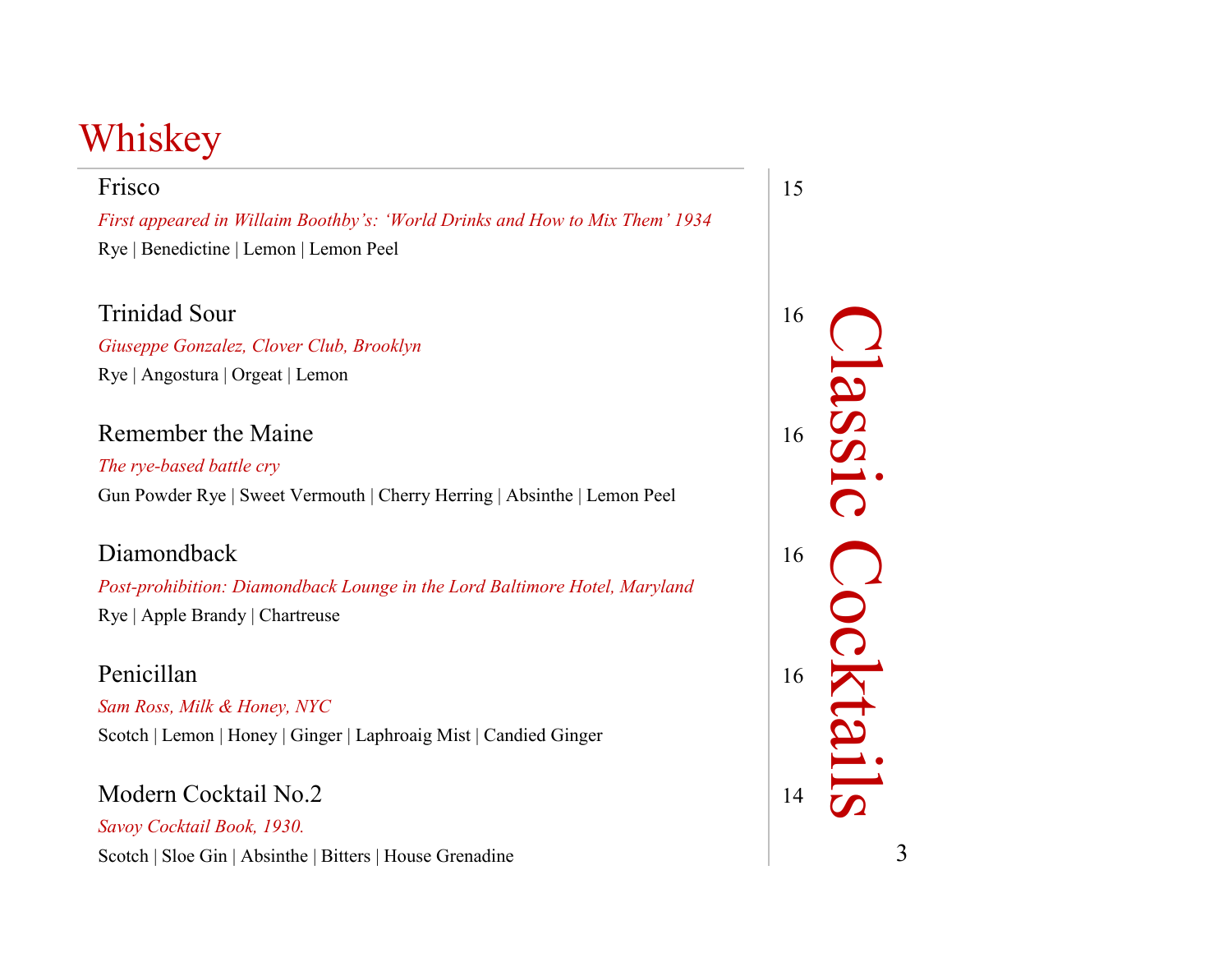### Rum

| Queen's Park Swizzle                                                                                  | 15 |
|-------------------------------------------------------------------------------------------------------|----|
| 1920's, named after the Trinidad Hotel                                                                |    |
| Aged Rum   Dark Rum   Orange Curacao   Orange   Lime   Mint                                           |    |
| Mai Thai                                                                                              |    |
| Trader Vic's, Oakland CA, 1944                                                                        | 16 |
| Aged Rum   Dark Rum   Orange Curacao   Orgeat   Lime   Mint                                           |    |
| El Presidente<br>Created by Eddie Woelke, an American bartender at the Jockey Club in Havana,<br>Cuba | 14 |
| White Rum   Dry Curacao   Dry Vermouth   Dash of House Grenadine                                      |    |
| <b>Black Prince</b>                                                                                   | 14 |
| Phil Ward, Death & Co., NYC                                                                           |    |
| Dark Rum   Amaro   Punt e Mes                                                                         |    |

Classic Cocktails 4Classic Cocktails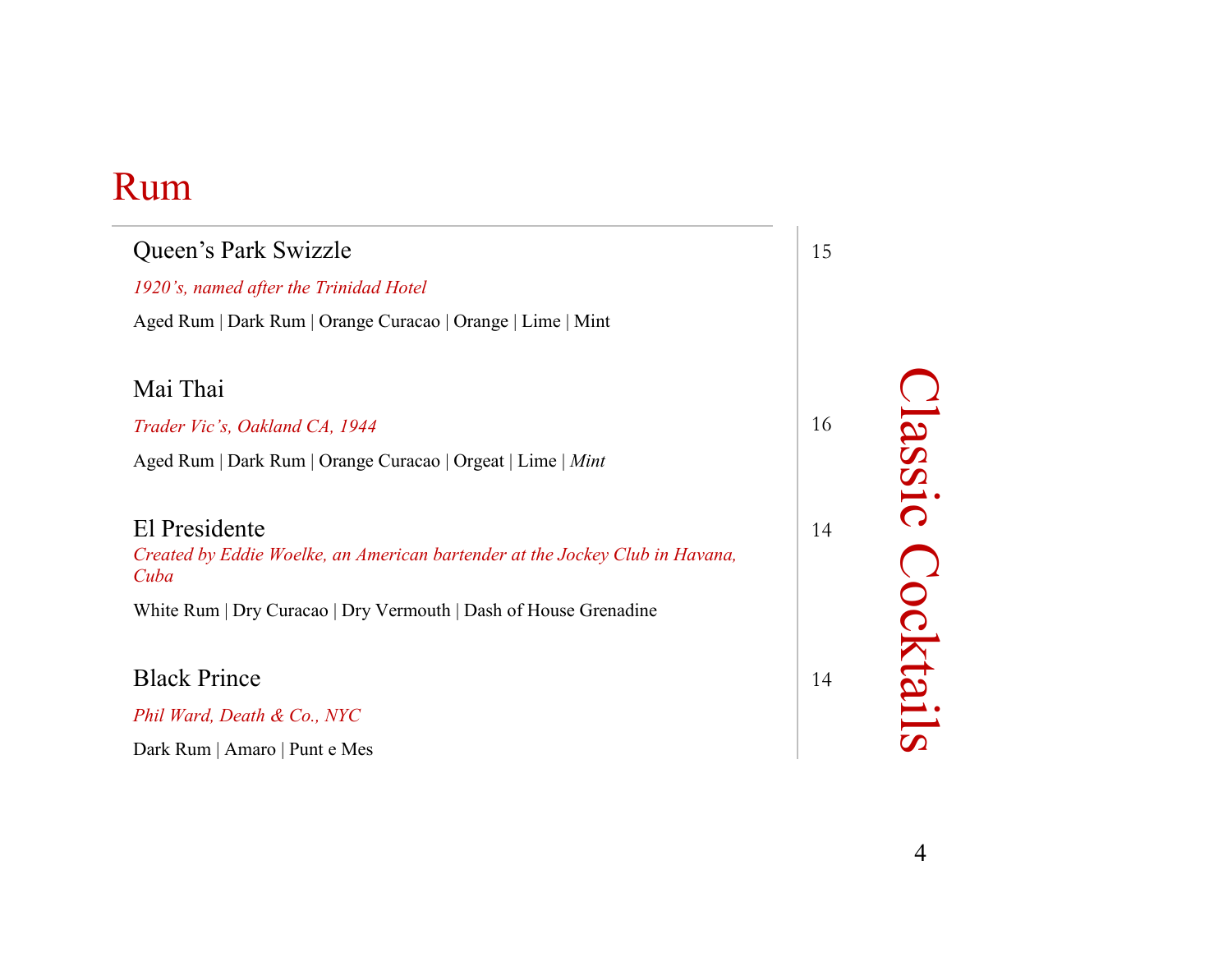### Agave



Cognac | Dry Curacao | Lemon | Bitters |Lemon Peel & Sugar

5Classic Cocktails Classic Cocktails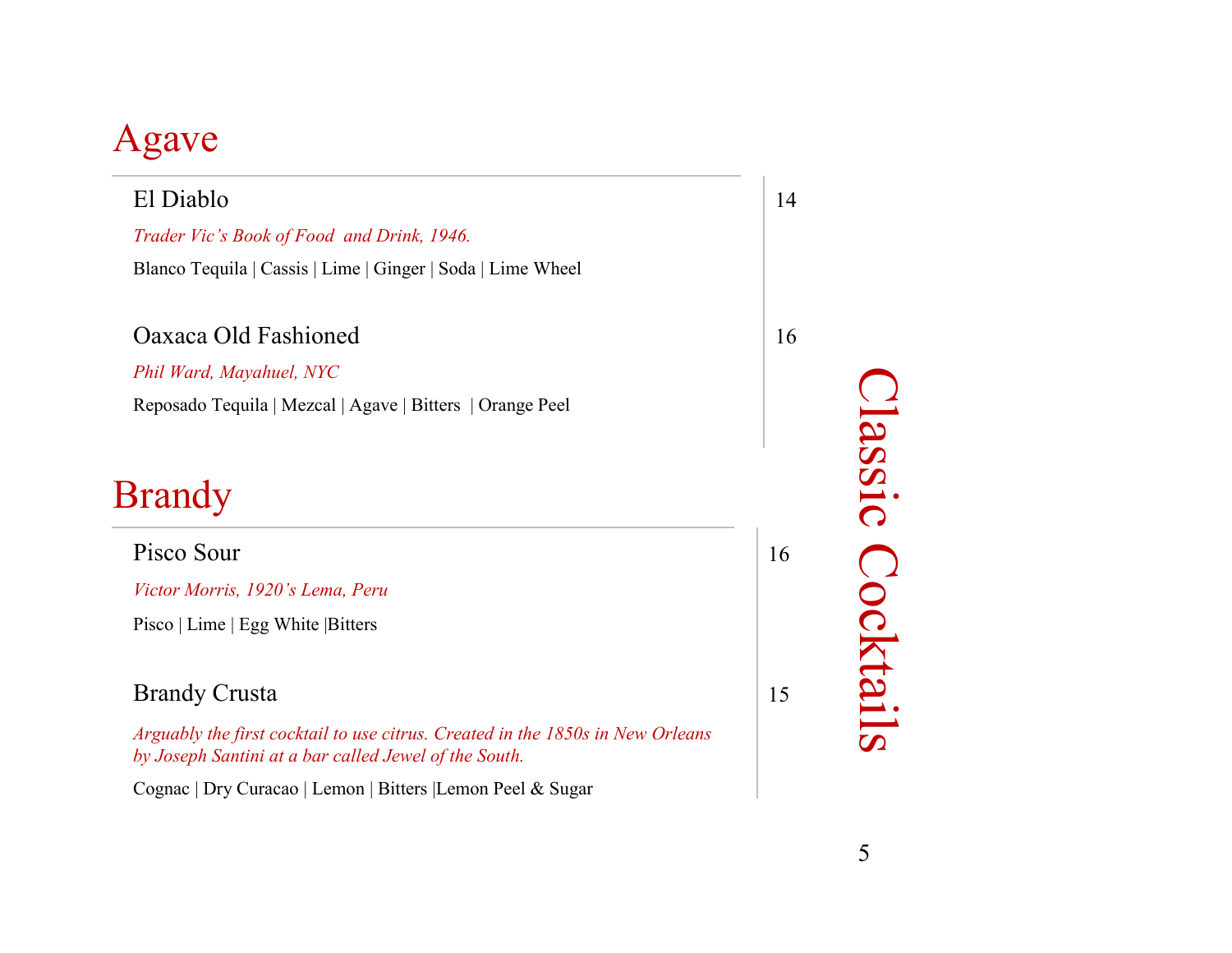# Glass

| <b>Sparkling</b>                                                      |           |    |
|-----------------------------------------------------------------------|-----------|----|
| Ca' Furlan Prosecco, Extra Dry 'Cuvee Beatrice', Veneto, Italy        | NV        | 14 |
| Pommery 'POP', Champagne Brut, Champagne, France 187ml                | <b>NV</b> | 28 |
| Pommery 'POP', Champagne Rosé, Champagne, France 187ml                | <b>NV</b> | 32 |
| White                                                                 |           |    |
| Domaine Passy le Clou Chablis, Burgundy, France                       | 2020      | 20 |
| Steinenger Gruner Veltiner, Kemptal, Austria                          | 2017      | 18 |
| Francois Chidain Touraine Sauvignon Blanc, Loire, France              | 2019      | 16 |
| Feudo Montoni Grillo della Timpa, Scicilia, Italy                     | 2020      | 18 |
| Long Meadow Ranch 'Farmstead' Chardonnay, Napa, California            | 2018      | 19 |
| Les Matheny Côtes du Jura Vin Jaune, Jura, France, 2oz pour           | 2012      | 20 |
| Rosé                                                                  |           |    |
| Tributary Cellars Rosé of Pinot Noir, Dundee Hills, Oregon            | 2018      | 16 |
| Chateau Peyrassol 'Les Commandeurs', Côtes de Provence, France        | 2021      | 18 |
| Red                                                                   |           |    |
| Vignerons des Monts de Bourgogne Pinot Noir, Burgundy, France         | 2019      | 18 |
| Jean Marc Barthez Bordeaux Rouge, Bordeaux, France                    | 2018      | 16 |
| Vignobles Assémat Domaine Castel Oualou Lirac, Rhone Valley, France   | 2016      | 16 |
| Tenuta Buon Tempo Rosso di Montalcino 'Baby Brunello', Tuscany, Italy | 2019      | 20 |
| Trig Point 'Diamond Dust' Cabernet Sauvignon, Alexander Valley, CA    | 2018      | 18 |
|                                                                       |           |    |

6Wine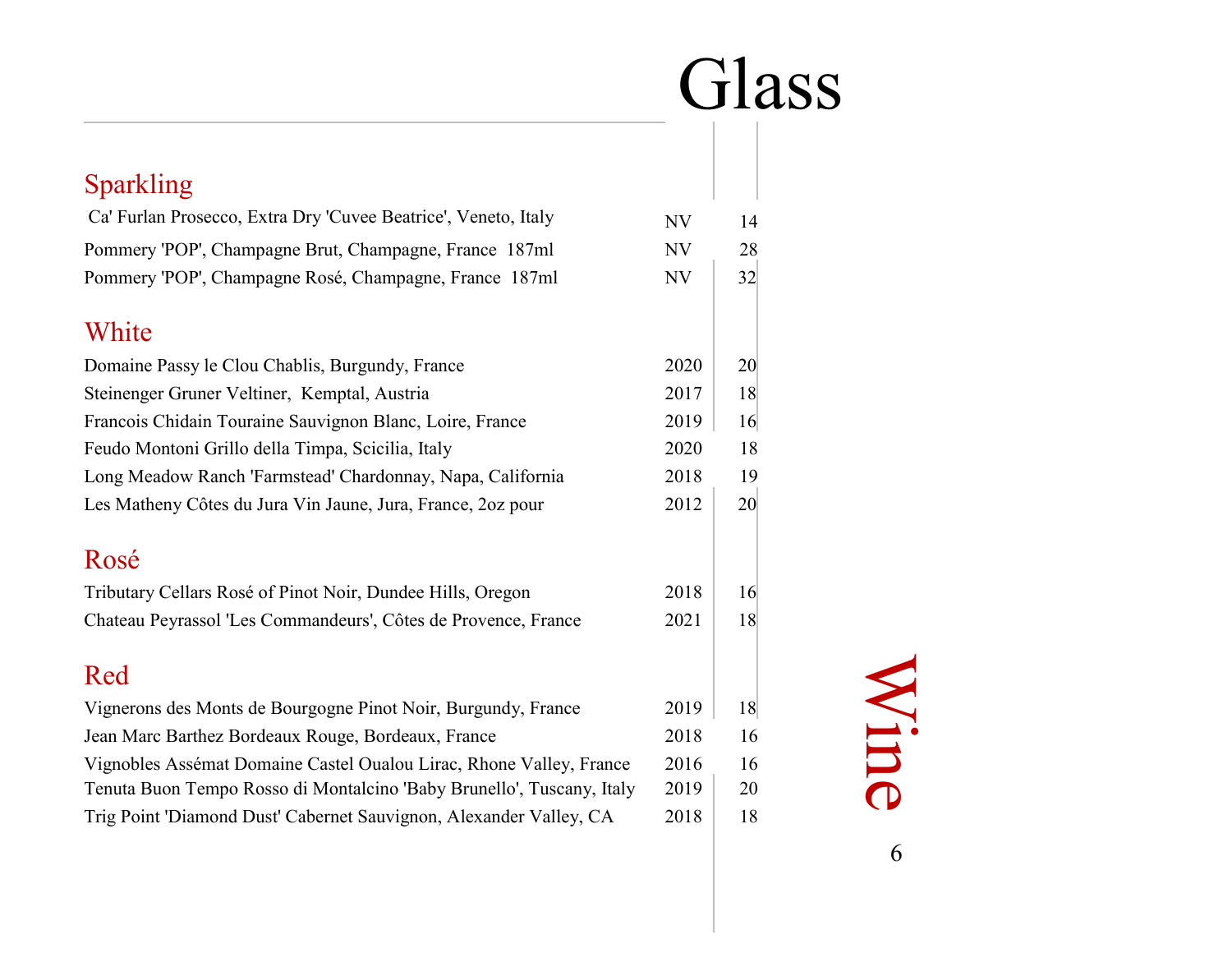### Half Bottles - Large Format

#### Magnum Bottles

| Ameztoi 'Hijo de Rubentis' Method Traditional Extra Brut, Basque, Spain | 2016 | 147  |
|-------------------------------------------------------------------------|------|------|
| Pierre Cotton Cote de Brouilly '100% Cotton', Beaujolais, France        | 2018 | 195  |
| Gracciano Vino Nobile di Montepulciano, Tuscany, Italy                  | 2017 | 145  |
| Dauo Vineyards Cabernet Sauvignon, Paso Robles, California              | 2019 | 150. |

#### Half Bottles

| Jean Vesselle Brut Réserve, Bouzy, France                  | NV   | 64  |
|------------------------------------------------------------|------|-----|
| R. Dumont & Fils Tradition Brut, Champagne, France         | NV   | 64  |
| Do Ferreiro Albarino, Rîas Biaxas, Spain                   | 2017 | 45  |
| Chateau Landat 'Haut-Medoc', Bordeaux, France              | 2018 | 40  |
| Domaine Roger Perrin Chateauneuf-du-Pape, Vaucluse, France | 2018 | 68  |
| Cantina del Pino Barbaresco, Piedmont, Italy               | 2017 | 70. |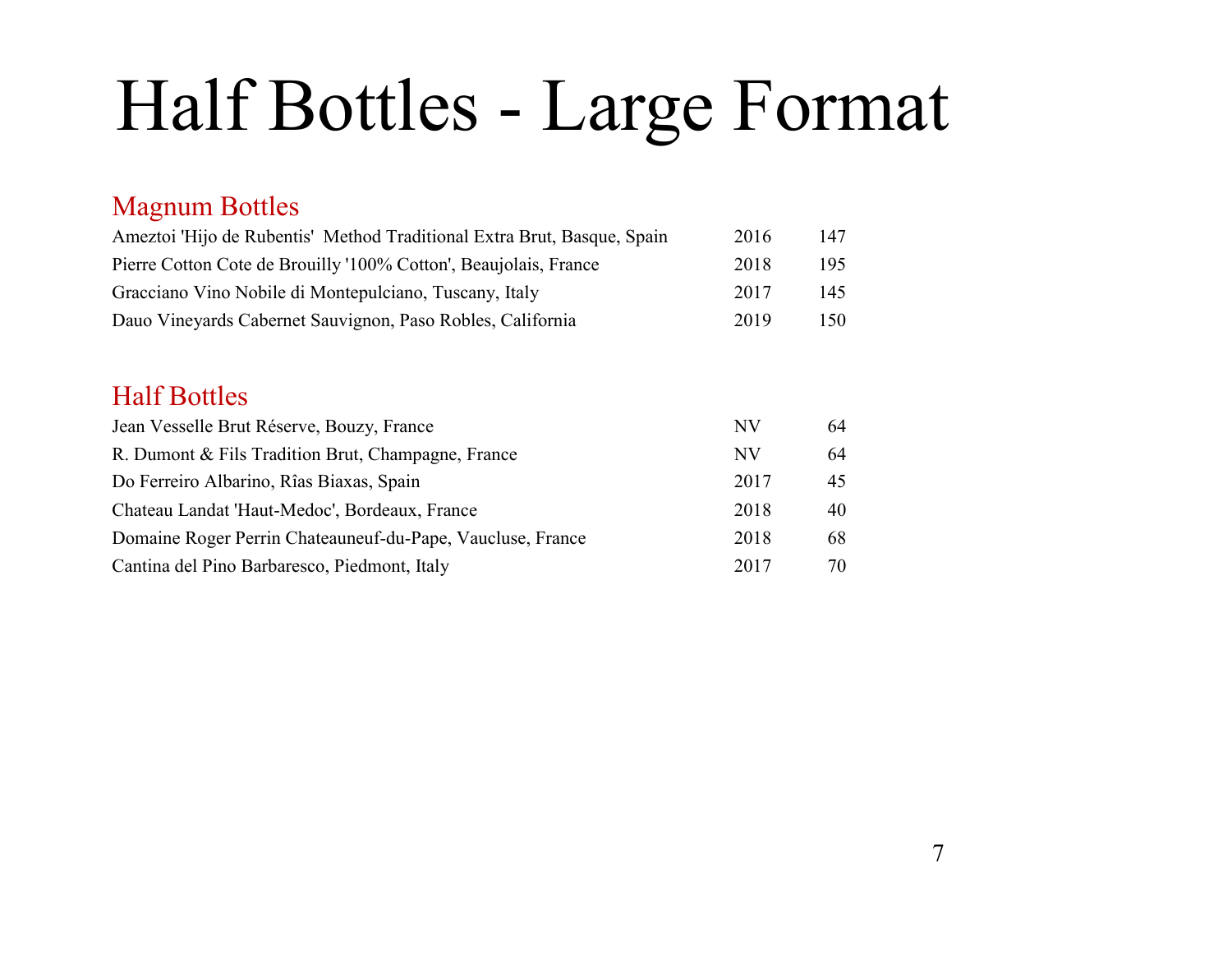### Bubbles

### Champagne

| Dom Pérignon Brut Moët & Chandon, Epernay                        | 2010      | 400 |
|------------------------------------------------------------------|-----------|-----|
| Pol Roger 'Sir Winston Churchill' Vintage Cuvée Brut, Epernay    | 2012      | 427 |
| Marie-Courtin 'Résonance' Extra Brut Pinot Noir, Côte des Bar    | 2015      | 360 |
| R. Dumont & Fils Brut Vintage, Aube                              | 2010      | 154 |
| Krug "Grand Cuvée" 169ème Édition Brut, Reims                    | NV        | 440 |
| Laurent-Perrier Grand Cuvée "Grand Siècle" Brut, Tours-sur-Marne | NV        | 335 |
| Billicart-Salmon Brut Rèserve, A Mareuil-Sur-Aÿ                  | NV        | 195 |
| Gosset Grand Réserve Brut, Aÿ                                    | NV        | 228 |
| Georges Laval Cumières 1 er Cru Brut Nature, Vallée de la Marne  | NV        | 342 |
| Fredric Savart 'L'overture' 1 er Cru Brut, Ecueil-Marne          | NV        | 240 |
| Magic Door 'La Cle De La Femme' Brut, Vallée de la Marne         | NV        | 95  |
| Aubry 1 er Cru Brut, Jouy-lès-Reims                              | <b>NV</b> | 115 |
| Ployez-Jacquemart Brut, Reims                                    | <b>NV</b> | 140 |
| Henriot Brut Souverain, Reims                                    | NV        | 120 |
| Jean Velut 'Premier Temps' Brut, Montgueux, Aube                 | <b>NV</b> | 123 |
| R. Dumont & Fils Brut Tradition, Aube                            | <b>NV</b> | 123 |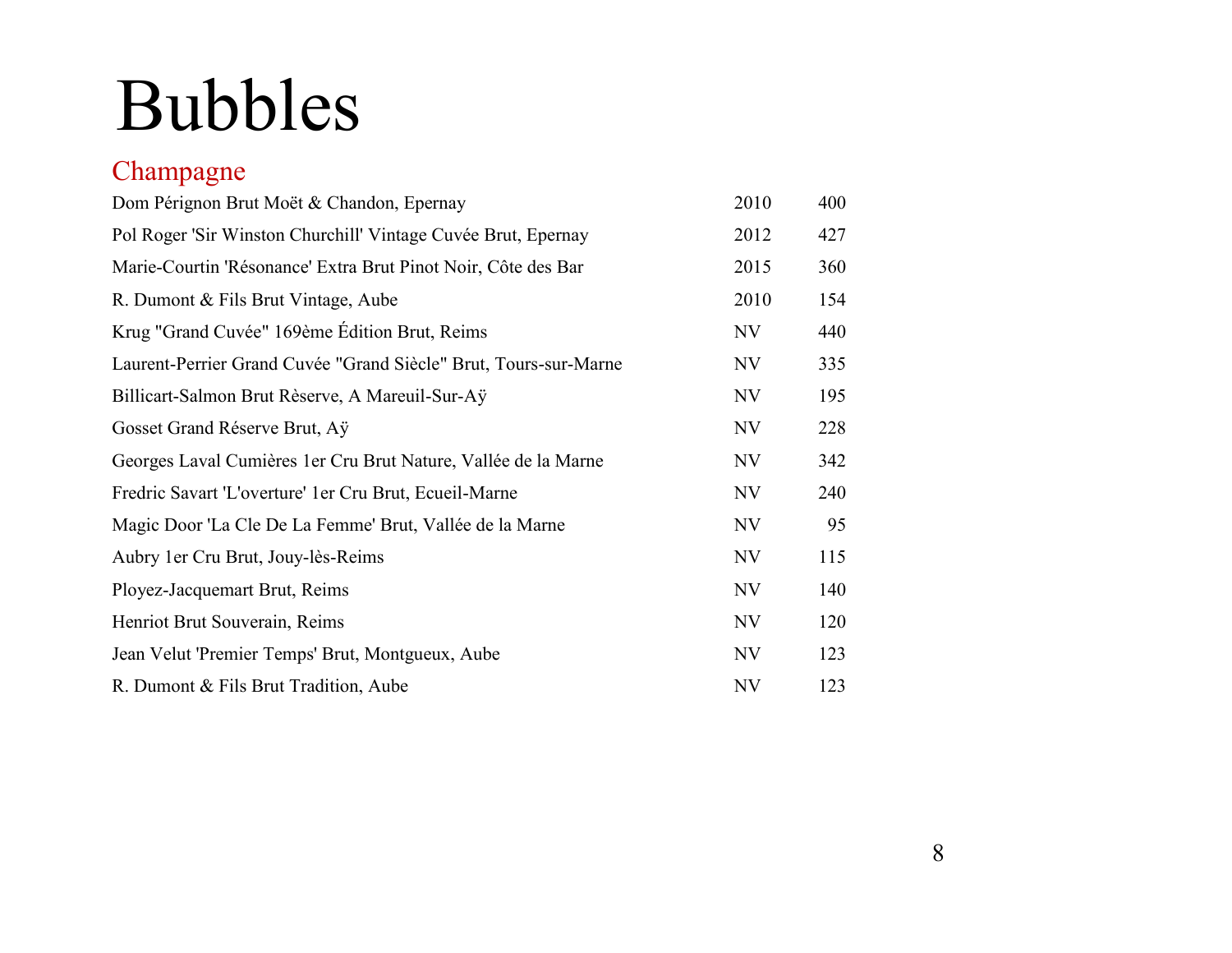# Bubbles

#### Champagne Rosé

| Perrier-Jouët 'Belle Epoque' Vintage Brut Rosé, Epernay                                     | 2012      | 414 |
|---------------------------------------------------------------------------------------------|-----------|-----|
| Gaston Chiquet 1 er-Cru Brut Rosé, Vallée de la Marne                                       | <b>NV</b> | 228 |
| Billicart-Salmon Brut Rosé, Mareuil-sur-Aÿ                                                  | <b>NV</b> | 260 |
| Champagne de Villepin Brut Vignoble Rosé, Vallée de la Marne                                | NV        | 126 |
| R. Pouillon & Fils 1 er Cru Brut Rosé Reserve, Mareuil-sur-Aÿ                               | <b>NV</b> | 165 |
| Champagne Blanc de Blanc                                                                    |           |     |
| Jean Velut 'Témoignage' Vintage Blanc de Blanc Brut, Montgueux, Aube                        | 2010      | 175 |
| Jean Velut 'Lumière et Craie' Blancs de Blanc Brut, Montgueux, Aube                         | NV        | 150 |
| Waris-Larmandier 'Particules Crayeuses' Grand Cru Extra Brut, Côte de Blancs                | <b>NV</b> | 193 |
| Pierrer Gimonnet & Fils Blancs de Blanc Cuvée Cuis Brut, 1 er Cru, Côte de<br><b>Blancs</b> | <b>NV</b> | 140 |
| Champagne Blanc de Noir                                                                     |           |     |

| Champagne de Villepin, Vallée de la Marne | NV | 140 |
|-------------------------------------------|----|-----|
|-------------------------------------------|----|-----|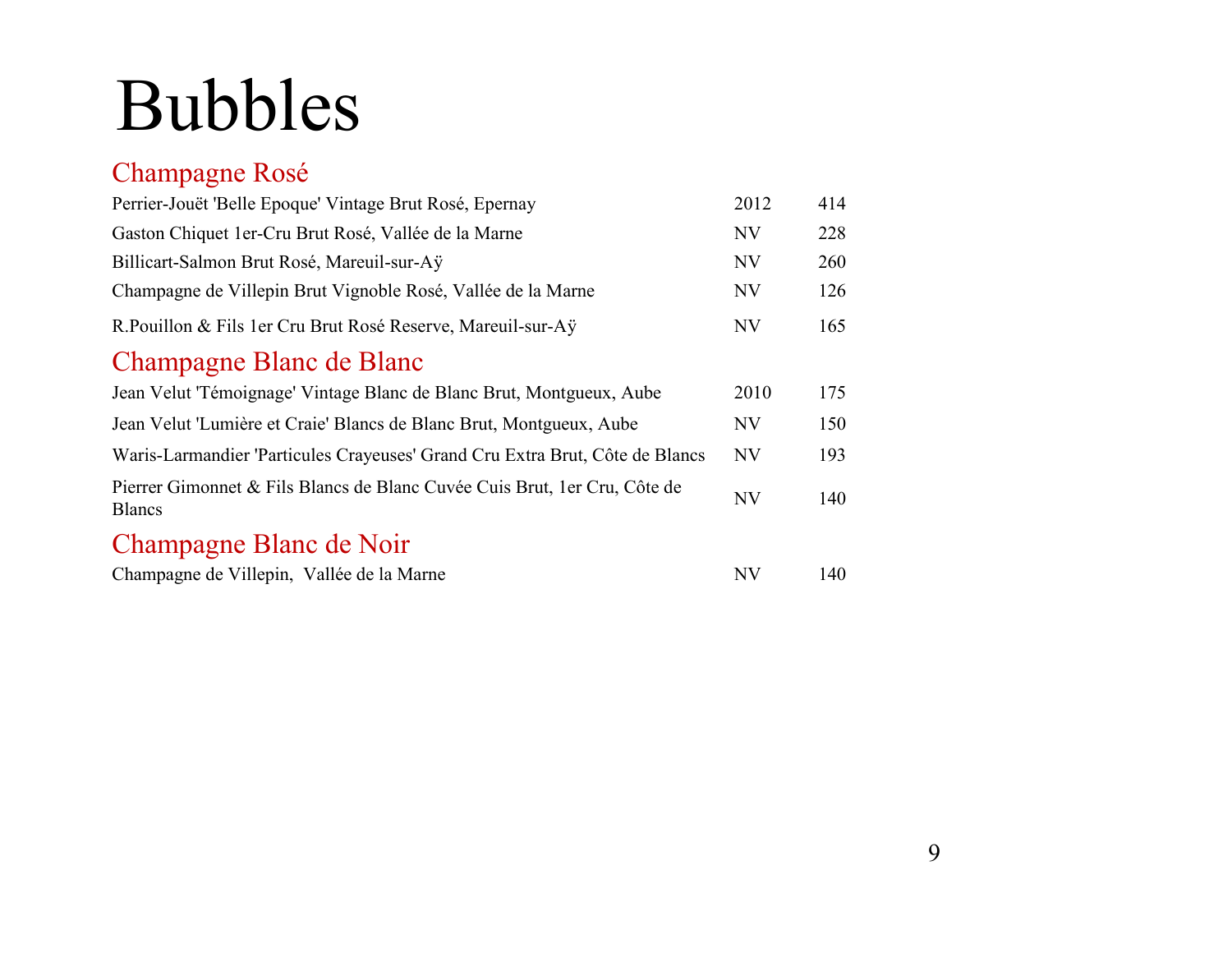### Bubbles

#### Sparkling Wine

| Italy                                                                   |           |     |
|-------------------------------------------------------------------------|-----------|-----|
| Ca' Furlan Prosecco, Extra Dry 'Cuvee Beatrice', Veneto                 | NV        | 60  |
| Massimago Mago Brut Rosé, 'Corvina', Veneto                             | 2018      | 75  |
| Ronco Calino Franciacorta Brut, Lombardia                               | <b>NV</b> | 83  |
| Contratto Cuvée Novesento Pas Dos, Metodo Classico, Piedmont            | 2013      | 137 |
| Il Baffone' Pet Nat, Vino Bianco Frizzante, Piedmont                    | <b>NV</b> | 60  |
| Spain                                                                   |           |     |
| Lacrima Baccus Brut Rose Cava, Penedès                                  | 2019      | 68  |
| Castellroig Cava de Terrer Sabate I Coca Reserva Familiar Rosé, Penedès | 2015      | 70  |
| Anima Mundi Cami Dels Xops M.Ancestral, Catalonia                       | 2019      | 70  |
| Alta Alella AUS 'Pet Nat', Penedès                                      | 2020      | 65  |
| France                                                                  |           |     |
| Domaine de Petit Coteau Vouvray, Loire Valley                           | NV        | 60  |
| Vitteaut-Alberti Cremant de Bourgogne 'Cuvée Agnes', Rully              | NV        | 140 |
| Hubert Meyer Cremant D'Alsace Brut, Alsace                              | NV        | 80  |
| Bénédict et Stéphane Tissot 'Indigene' Extra Brut, Cremant du Jura      | NV        | 97  |
| <b>United States</b>                                                    |           |     |
| Gran Moraine Yamill-Carlton Brut Rosé, Willamette Valley, Oregon        | NV        | 145 |
| Cellardoor Winery, 'Vendange', Lincolnville, Maine                      | 2013      | 140 |
| Bluet, Wild Blueberry Method Traditional, Scarborough, Maine            | <b>NV</b> | 650 |
|                                                                         |           |     |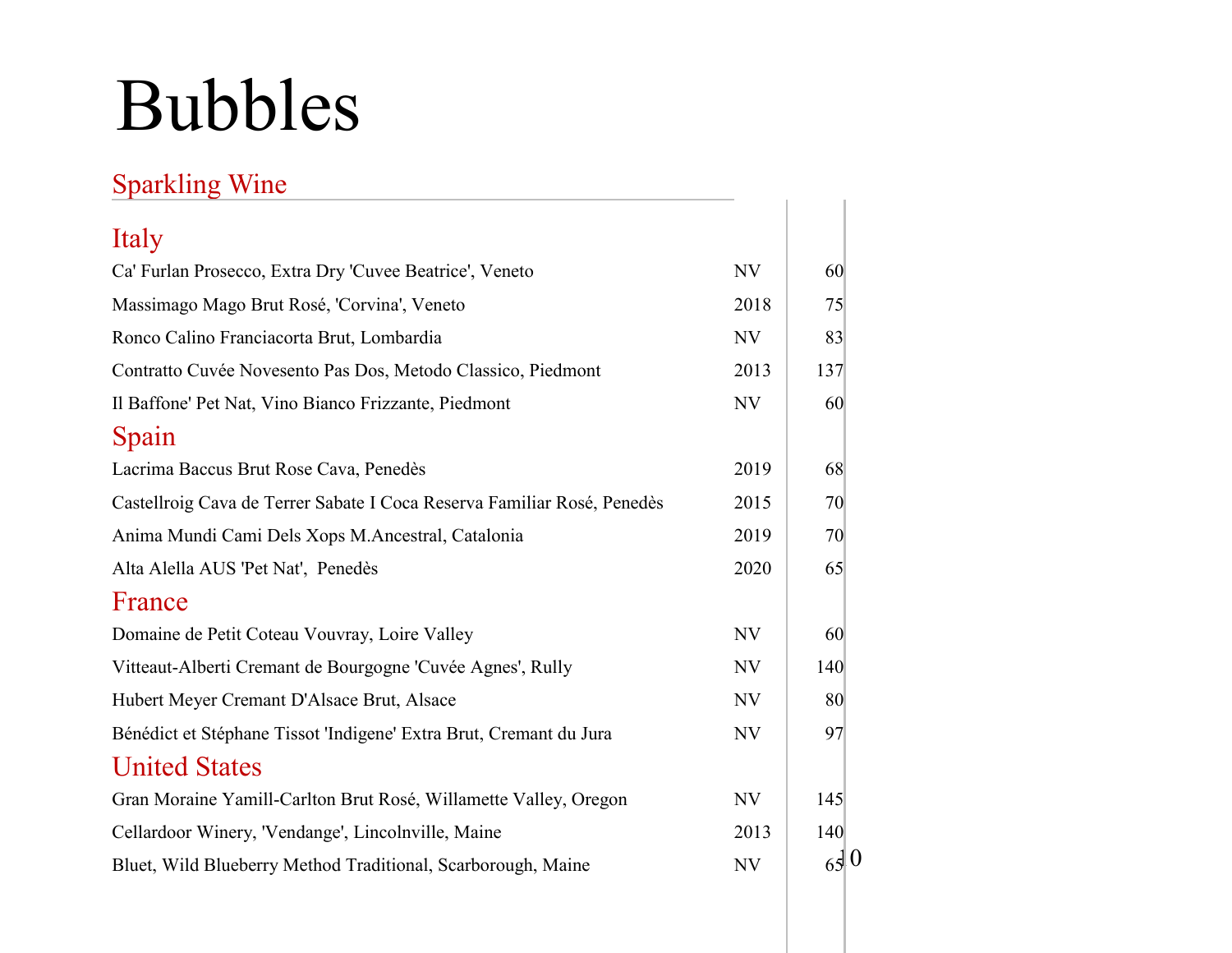### Rose

| Rosé                                                                          |      |     |
|-------------------------------------------------------------------------------|------|-----|
| Clos Alivu Parimonio Rosé Niellucio, Corsica, France                          | 2021 | 68  |
| Domaine Hippolyte Reverdy Sancerre Rosé, Loire Valley, France                 | 2021 | 80  |
| Chene Bleu 'Le Rosé' Vaucluse, France                                         | 2020 | 110 |
| Chateau Peyrassol 'Les Commandeurs', Côtes de Provence, France                | 2021 | 68  |
| Clos Cibonne Cuvée 'Tibouren' Tradition Cru Classe, Côtes de Provence, France | 2020 | 90  |
| Domaine de Fondrèche, Ventoux, Southern Rhone, France                         | 2020 | 72  |
| Montenidoli Canaiolo Rosato, Tuscany, Italy                                   | 2019 | 72  |
| Tributary Cellars Rosé of Pinot Noir, Hess Creek Vinyard Dundee Hills, Oregon | 2018 | 65  |
|                                                                               |      |     |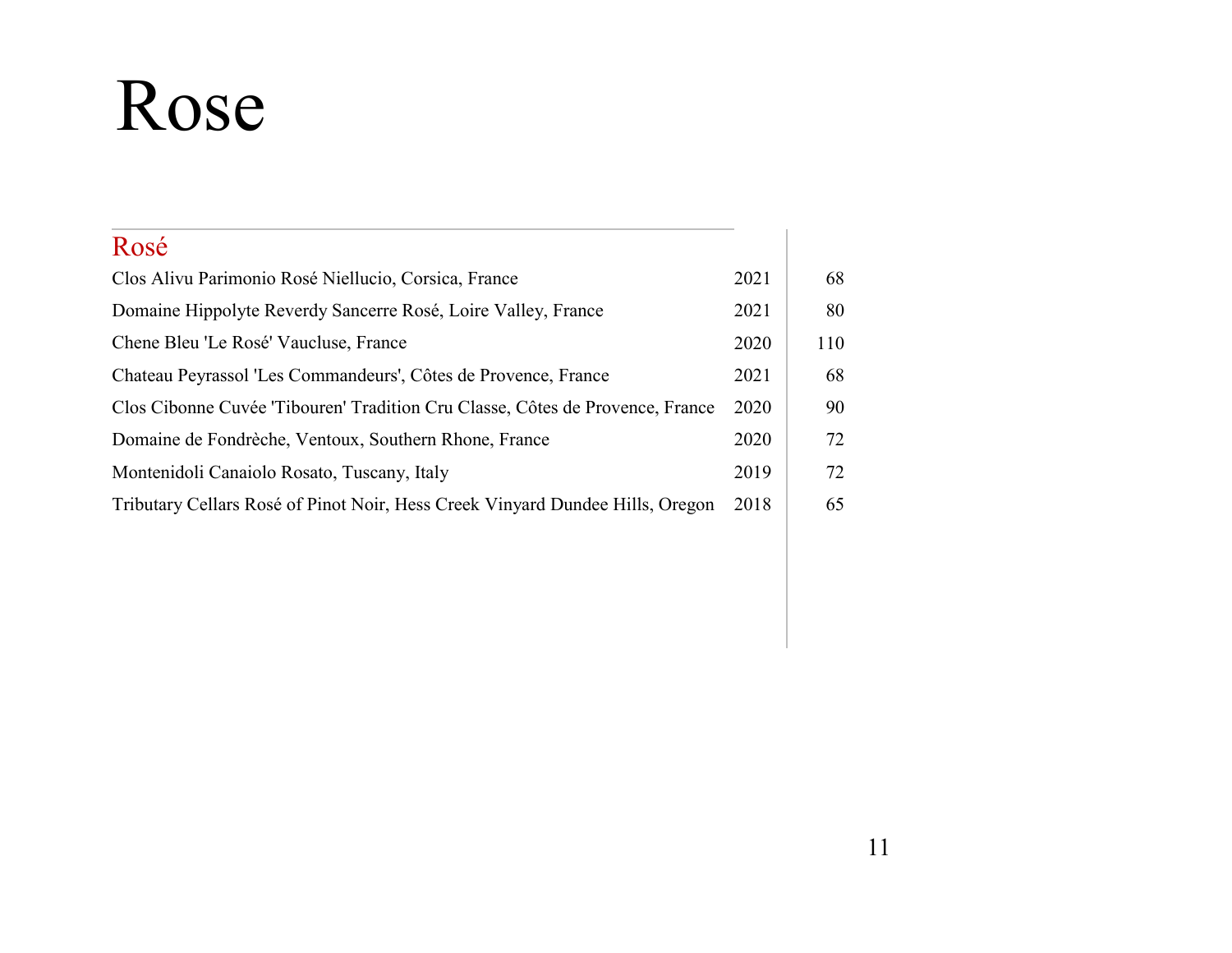#### Burgundy

#### Chablis - Grand Auxerrois

| Sarl Jean Collet & Fils Chablis 1 er Cru, 'Montmains'     | 2017 | 198 |
|-----------------------------------------------------------|------|-----|
| Domaine Passy le Clou Chablis 1 er Cru, 'Beauroy'         | 2018 | 110 |
| Louis Michel & Fils Chablis Grand Cru, 'Les Clos'         | 2018 | 210 |
| Céline & Frédéric Gueguen Chablis Grand Cru, 'Bougros'    | 2018 | 245 |
| Céline & Frédéric Gueguen Petit Chablis                   | 2019 | 67  |
| Céline & Frédéric Gueguen Chablis                         | 2019 | 72  |
| Guilhem et Jean-Hugues Goisot Cotes D'Auxerre             | 2018 | 100 |
| Guilhem et Jean-Hugues Goisot 'Saint-Bri Exogyra Virgula' | 2018 | 100 |
| Guilhem et Jean-Hugues Goisot 'Bourgogne Aligote'         | 2018 | 80  |

#### Côte de Nuits

| Domaine Bruno Clair Marsannay 'Source Des Roches'    | 2015 | 250 |
|------------------------------------------------------|------|-----|
| Domaine Sylvain Pataille Marsannay Blanc             | 2016 | 195 |
| Domaine Sylvain Pataille Bourgogne Blanc 'Mechalots' | 2017 | 223 |
| Jerome Galeyrand Bourgogne Blanc Chardonnay 'Orane'  | 2017 | 275 |



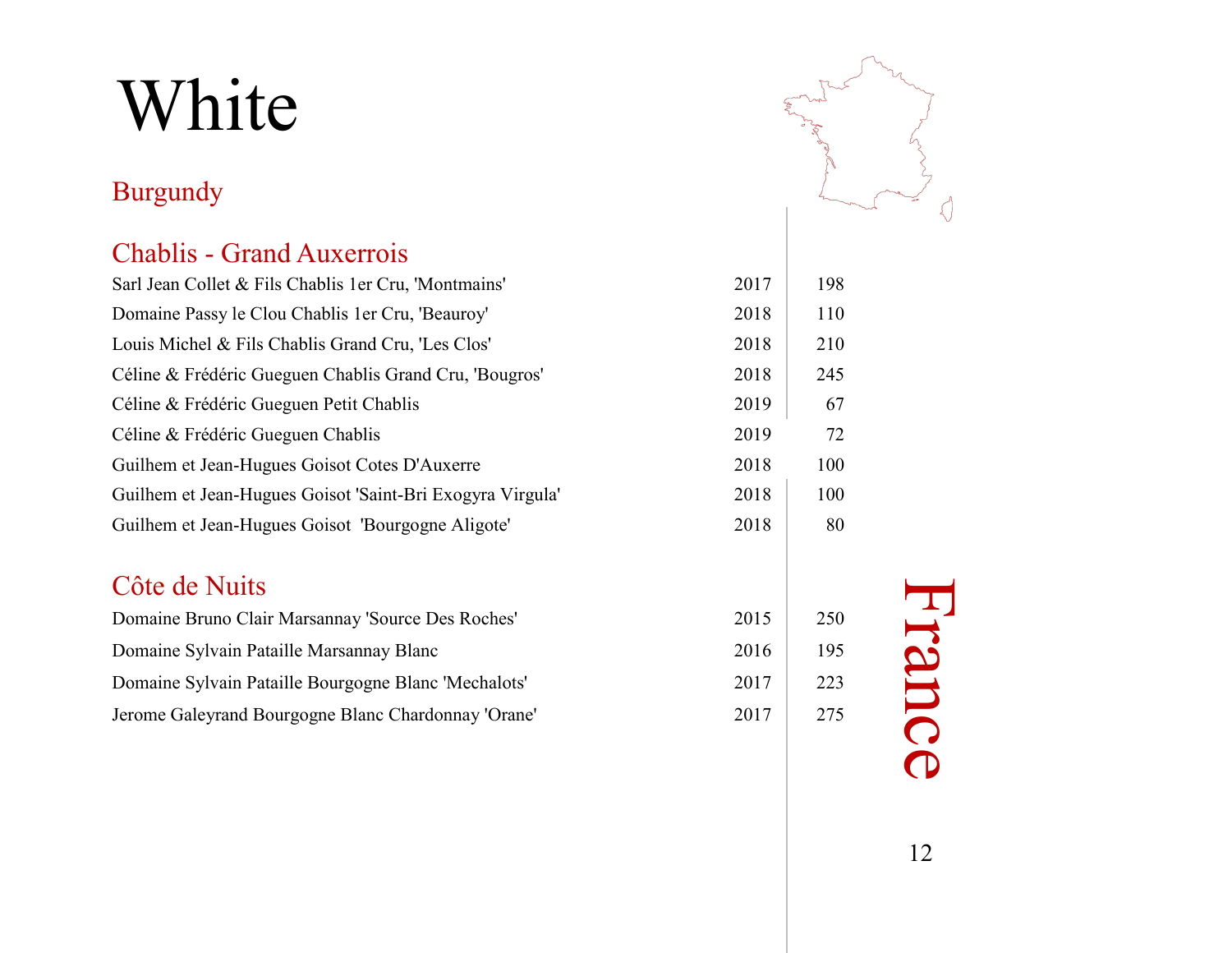#### Burgundy

#### Côte de Beaune



| Meo-Camuzet, Saint-Romain Blanc                                | 2015 | 228 |
|----------------------------------------------------------------|------|-----|
| Domaine Matrot Meursault Les Chevalières                       | 2018 | 184 |
| <b>Olivier Laflaive Meursault</b>                              | 2018 | 245 |
| Domaine Latour-Giraud Meursault "Narvaux"                      | 2017 | 228 |
| Domaine Latour-Giraud Meursault "Genevrières" 1 er Cru         | 2016 | 253 |
| Domaine Latour-Giraud Meursault "Maxime"                       | 2017 | 183 |
| Colin-Morey 'St-Aubin Le Banc'                                 | 2017 | 375 |
| Francois Carrillon Puligny-Montrachet                          | 2017 | 205 |
| Domaine J.M. Boillot 'Les Referts' Puligny-Montrachet 1 er Cru | 2018 | 305 |
| Bachelet-Monnot 'Les Referts' Puligny-Montrachet 1 er Cru      | 2017 | 400 |
|                                                                |      |     |
| Maconpaig                                                      |      |     |

| <u>iviaculinais</u>                              |      |  |
|--------------------------------------------------|------|--|
| Dominique Cornin Pouilly-Fuisse                  | 2017 |  |
| Les Vignerons des Grandes Vignes, Macon-Villages | 2020 |  |



 $\frac{94}{65}$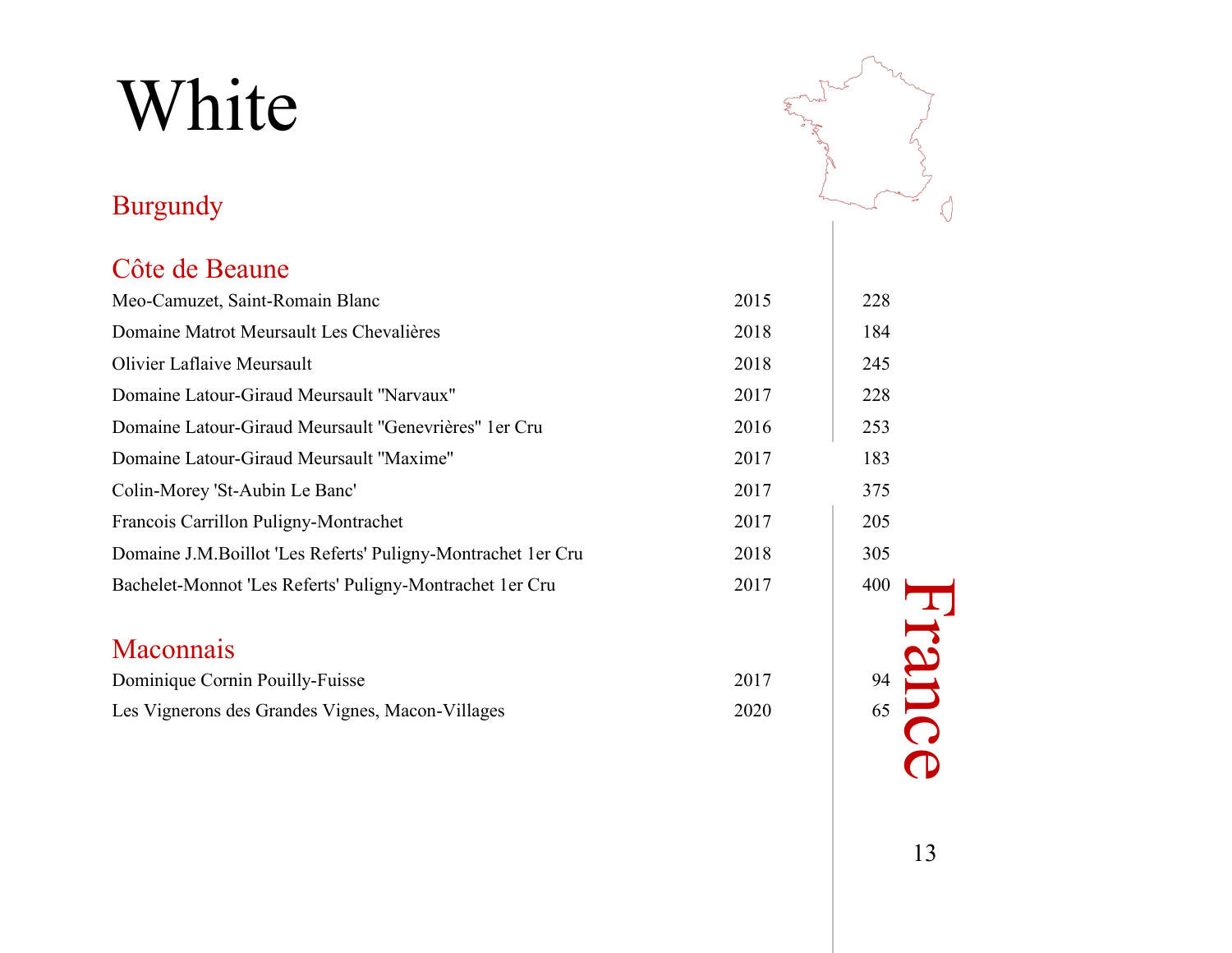

#### Loire - Alsace - Jura - Southern France

| Lucien Crochet Sancerre, Loire                                        | 2019 | 112 |             |
|-----------------------------------------------------------------------|------|-----|-------------|
| Marc Deschamps Pouilly Fumé 'Les Champs de Cri', Loire                | 2019 | 92  |             |
| Domaine du Petit Coteau Vouvray Sec, Loire                            | 2020 | 68  |             |
| Domaine Ogereau Anjou en Chenin, Loire                                | 2018 | 152 |             |
| Domaine Gerard Metz Riesling Grand Cru Munchburg, Alsace              | 2019 | 89  |             |
| Marcel Hugg Réserve Saint Jean Riesling, Alsace                       | 2019 | 65  |             |
| Rolet L'Étoile Chardonnay, Jura                                       | 2018 | 80  |             |
| Les Matheny Côtes du Jura Vin Jaune, Jura                             | 2012 | 250 |             |
| Domaine André et Mireille Tissot 'Traminer' Arbois Blanc, Jura        | 2017 | 190 |             |
| Bénédict et Stéphane Tissot 'La Mailloche', Jura                      | 2016 | 215 |             |
| Domaine Pignier Côtes du Jura GPS 'Vin Blanc d'Antan', Jura           | 2018 | 120 |             |
| Domaine Patrick Charlin Altesse Roussette du Bugey 'Montagnieu', Jura | 2012 | 152 |             |
| Domaine Georges Vernay 'Le Pied de Samson' Viognier, Rhone            | 2020 | 120 |             |
| Domaine Jean-Louis Chave Hermitage Blanche, Rhone                     | 2015 | 228 |             |
| Domaine de Beaurenard Chateauneunf-du-Pape Blanc, Rhone               | 2021 | 167 |             |
| Domaine Grand Veneu Chateauneuf-du-Pape Blanc 'La Fontaine', Rhone    | 2014 | 182 | <b>Nanc</b> |
| Domaine Le Roc des Anges 'Pi Vell' Macabeo, Roussillon                | 2018 | 270 |             |
| Domaine Le Roc des Anges 'Iglesia Vella' Grenache Gris, Roussillon    | 2018 | 270 |             |
| Saint Preignan Chardonnay, Languedoc-Roussillon                       | 2019 | 72  |             |
| Domaine du Bagnol Cassis Blanc, Provence                              | 2019 | 83  |             |
|                                                                       |      |     | 14          |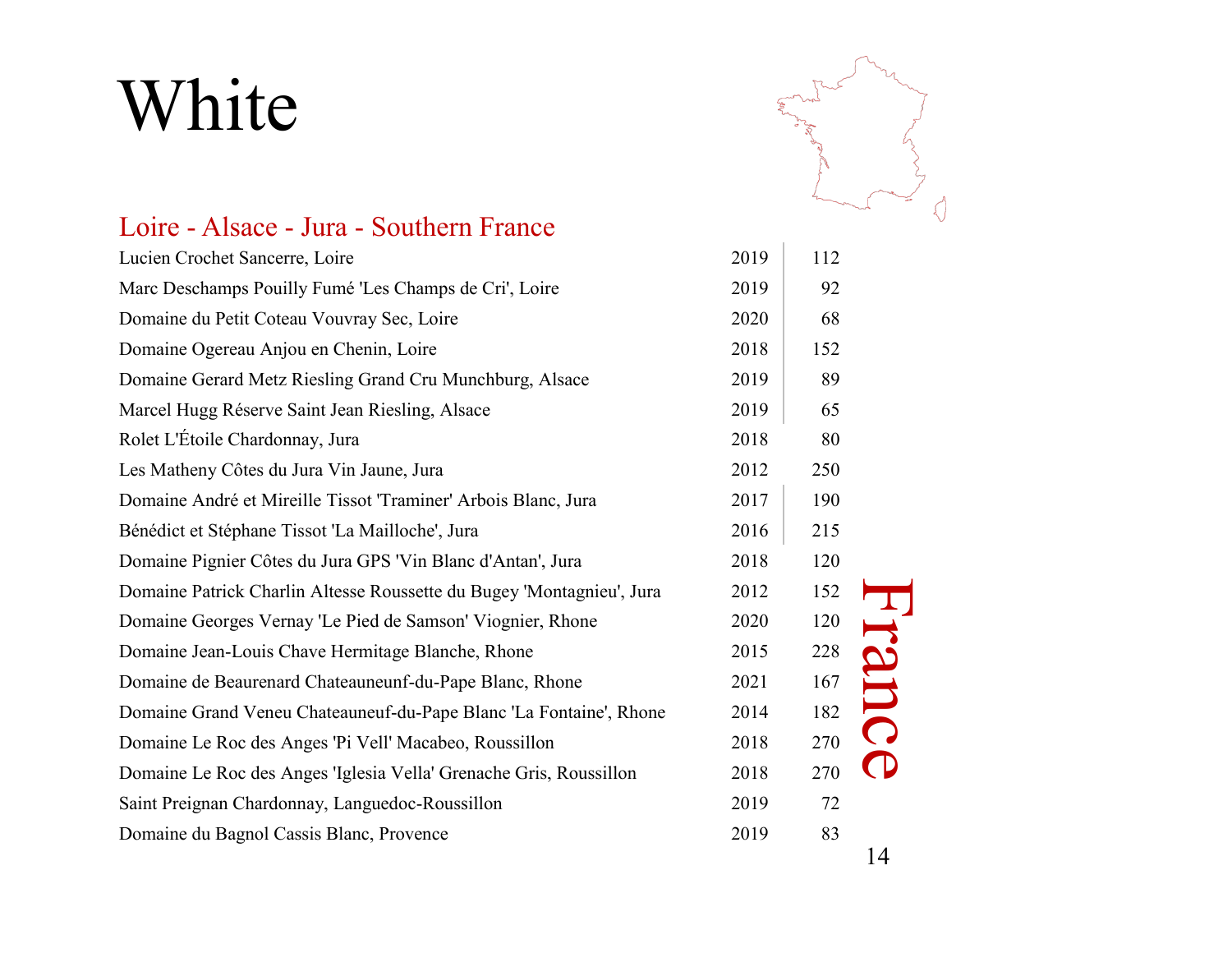

#### Germany - Austria Koehler-Ruprecht Riesling Kabinett Trocken, Pfalz, Germany 2019 72 Donhoff Estate Riesling Kabinett, Nahe, Germany 2018 77 Ried Hohereck Riesling Federspiel 'Tegernseerhof', Wachau, Austria 2019 80 Malat Ried Riesling Steinbuhel, Kremstal, Austria 2017 174 Ingred Groiss Sauberg Tradition Gruner Veltliner, Weinland, Austria 2017 200 Markus Huber Terrassen Grüner Veltliner, Weinland, Austria 2020 72 Jurtschitsch Stein Grüner Veltliner, Kamptal, Austria 2019 72

#### Spain

| Envinate 'Taganan Blanco' Canary Islands, Spain                  | 2018 | 168 |  |
|------------------------------------------------------------------|------|-----|--|
| Envinate 'Palo Blanco' Canary Islands, Spain                     | 2018 | 210 |  |
| Mesquida Mora 'Sincronia', Mallorca, Spain                       | 2019 | 80  |  |
| Do Ferreiro Albarino, Rîas Biaxas, Spain                         | 2018 | 90  |  |
| Remelluri Rioja Blanco by Telmo Rodriguez Rioja, Alvavesa, Spain | 2016 | 300 |  |
| Ameztoi Txakolina 'Ameztoi' Basque, Spain                        | 2020 | 72  |  |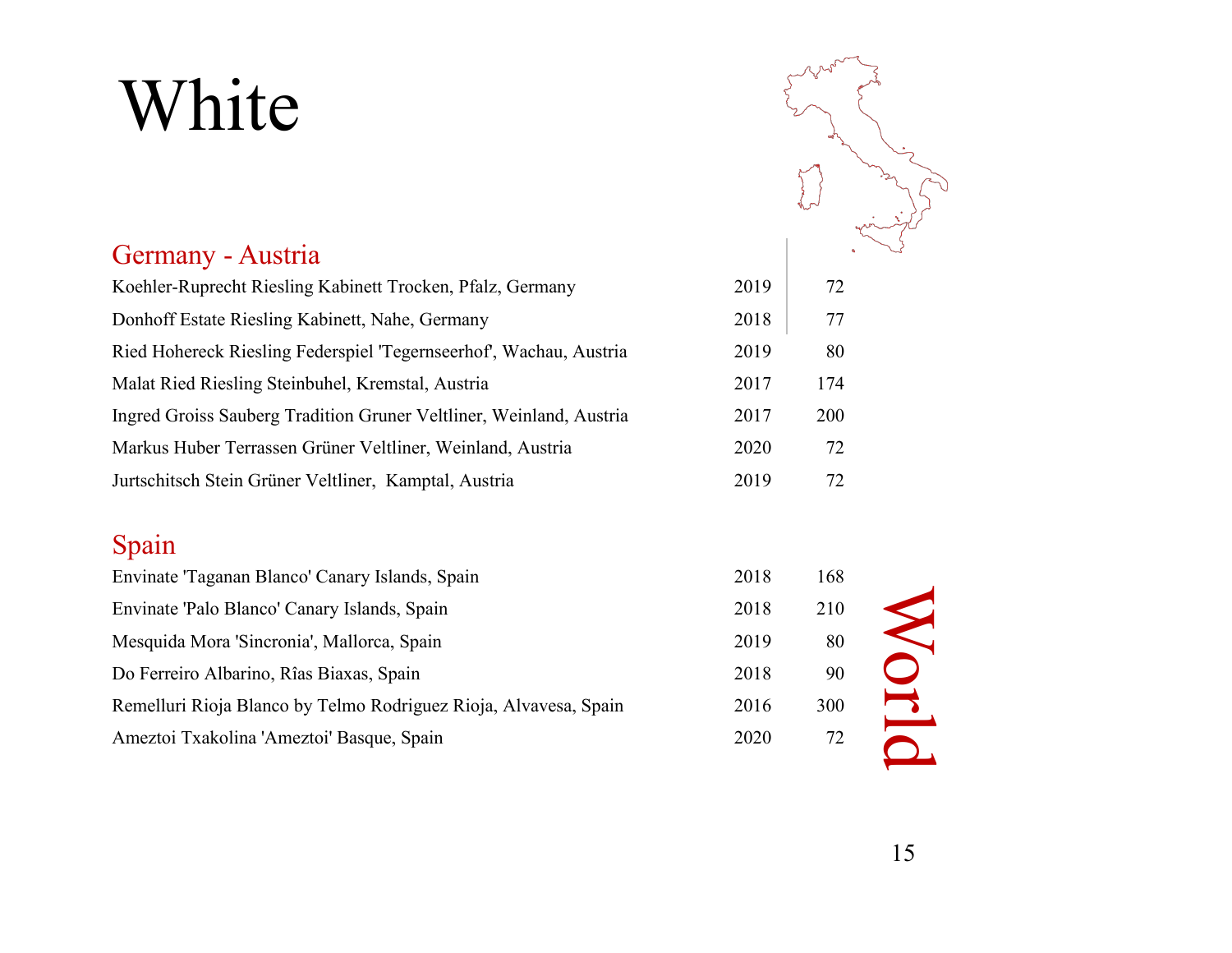#### Italian

| COS 'Zibibbo in Pithos', Terre Siciliane                    | 2019 | 125 |
|-------------------------------------------------------------|------|-----|
| Gradis Ciutta 'Ribolla Gialla', Collio-Venezia Giulia       | 2016 | 72  |
| Orsolani La Rusta 'Erbaluce Di Caluso' DOCG, Alto Piedmont  | 2020 | 80  |
| La Spinetta Toscana Vermentino, Tuscany                     | 2019 | 72  |
| U Tabarka-Carloforte Giancu Vermintino di Gallura, Sardegna | 2020 | 72  |
| Malvira Roero Arneis, DOCG Piedmont                         | 2019 | 72  |
| Enrico Serafino Grifo del Quartaro Gavi di Gavi, Piedmont   | 2020 | 52  |
| Amorotti 'Trebiano d'Abruzzo', Abruzzo                      | 2018 | 150 |
| San Salvatore Falanghina, Campania                          | 2021 | 68  |

Italy

 $\sum_{i=1}^{n}$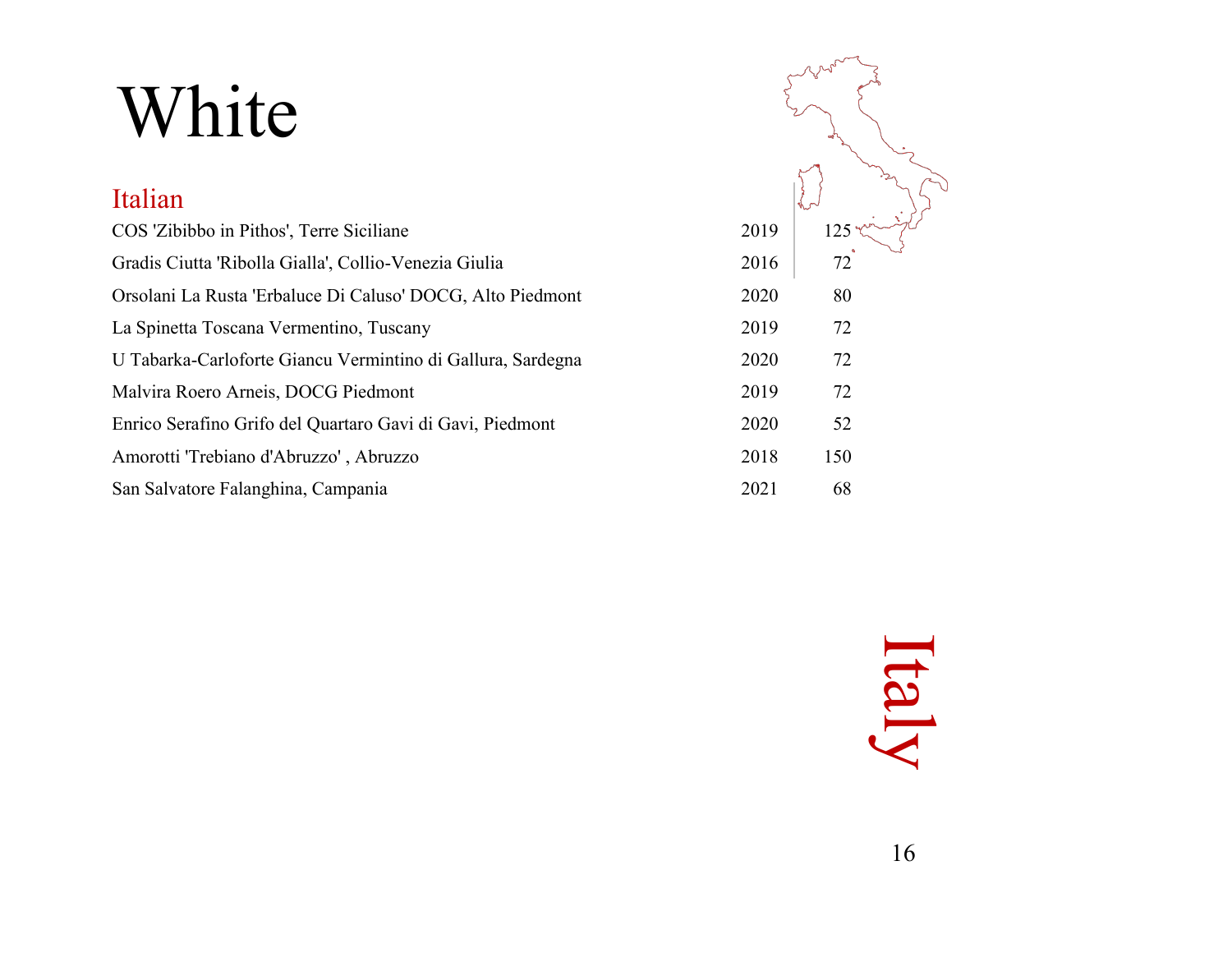

#### California - Oregon - Washington

| Terrien Chardonnay, Sonoma Valley, California                                | 2012 | 108 |
|------------------------------------------------------------------------------|------|-----|
| Ruth Lewandowski 'Mahlon' Arneis, Sonoma Valley, California                  | 2021 | 82  |
| Wayfarer Fort Ross-Seaview Chardonnay, Sonoma Coast, California              | 2018 | 210 |
| I. Brand & Family Pinot Gris, Eden Rift Vineyard, Cienaga Valley, California | 2020 | 85  |
| Grgich Hills Estate Grown Chardonnay, Napa Valley, California                | 2016 | 185 |
| Arnot-Roberts Watson Ranch Chardonnay, Napa Valley, California               | 2019 | 120 |
| Ovum Big Salt White Blend, Newberg, Oregon                                   | 2021 | 72  |
| Beaux Frères Eola-Amiti Hills Chardonnay, Willamette Valley, Oregon          | 2019 | 225 |
| Savage Grace Sauvignon Blanc, Red Willow Vineyard, Yakima Valley, WA         | 2021 | 80  |

United States nited States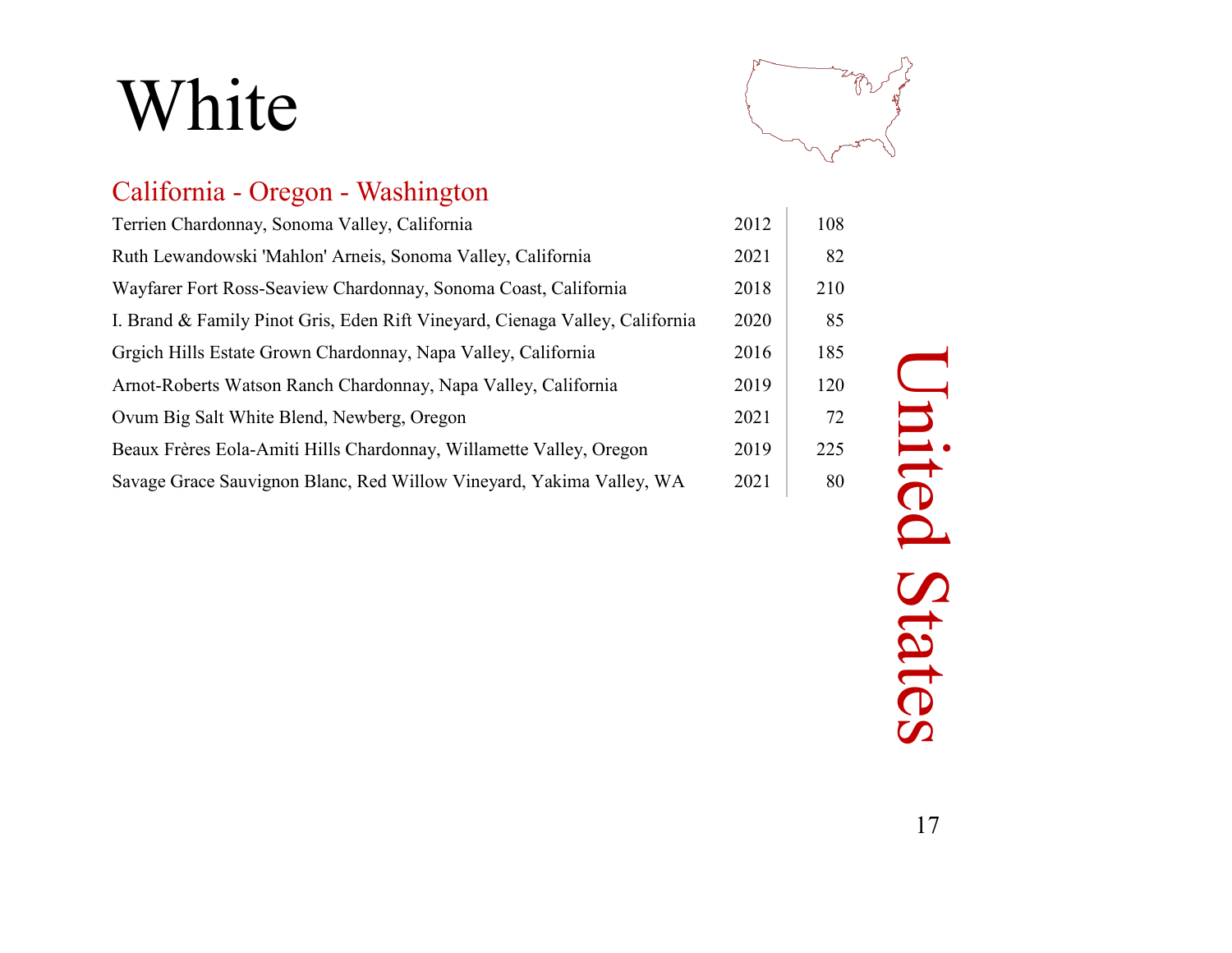| ڟ    |     |
|------|-----|
| 2000 | 714 |
| 2014 | 129 |
| 2011 | 165 |
| 2018 | 105 |
| 2018 | 150 |
| 1996 | 474 |
| 2015 | 224 |
| 2017 | 143 |
| 2002 | 110 |
| 2010 | 390 |
| 2015 | 100 |
| 2016 | 138 |
|      |     |

#### Bordeaux

| Chateau d'Armaillhac Baron Philippe de Rothschild, Pauillac  | 2000 | 714 |
|--------------------------------------------------------------|------|-----|
| Chateau Gaudin, Pauillac                                     | 2014 | 129 |
| Chateau Gaudin, Pauillac                                     | 2011 | 165 |
| Chateau Les Barraillots Cru Artisan, Margaux                 | 2018 | 105 |
| Chateau Des Graviers, Margaux                                | 2018 | 150 |
| Chateau Leoville-Las Cases 'Clos du Marquis', Saint Julien   | 1996 | 474 |
| Domaine Henri Martin Chateau Gloria, Saint Julien            | 2015 | 224 |
| Chateau Lassegue Saint Emillon Grand Cru                     | 2017 | 143 |
| Domaine Chante Alouette Saint Emillon Grand Cru              | 2002 | 110 |
| Chateau Teyssier Saint Emilion Grand Cru                     | 2010 | 390 |
| Chateau Lescours Saint Emilion Grand Cru                     | 2015 | 100 |
| Chateau Le Puy 'Emilien' Vin Natural, Franc Cote De Bordeaux | 2016 | 138 |

ance

18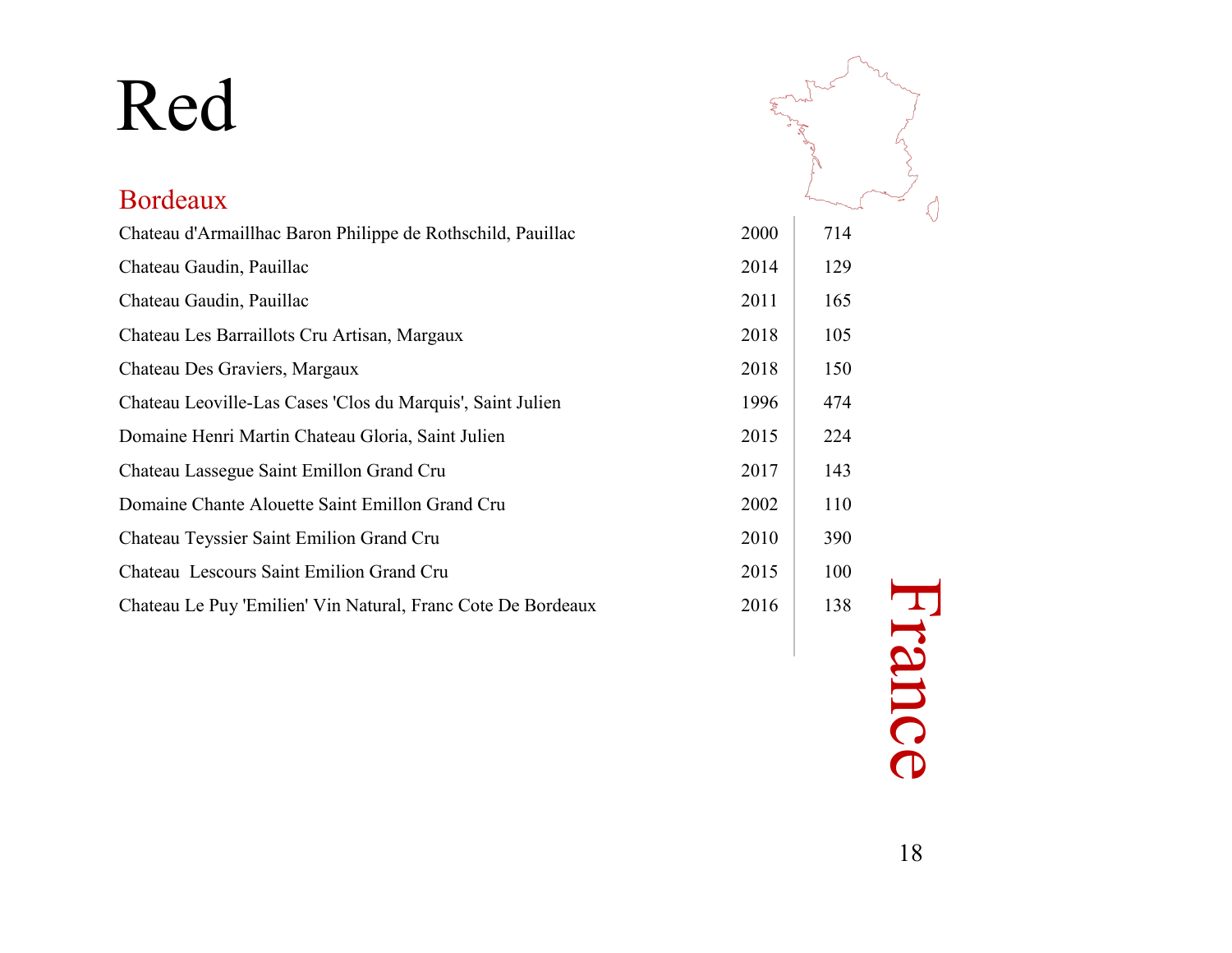#### Burgundy

#### Côte de Nuits

| Domaine Sylvain Pataille Marsannay Rouge               | 2018 | 205 |
|--------------------------------------------------------|------|-----|
| Domaine Sylvain Pataille Marsannay Rouge 'Clos du Roy' | 2018 | 320 |
| Domaine Bruno Clair Marsannay 'Les Longeroies'         | 2016 | 282 |
| Domaine Bruno Clair Marsannay 'Les Grasses Tetes'      | 2014 | 270 |
| Domaine Bruno Clair Gevrey-Chambertin                  | 2013 | 468 |
| Domaine Dugat Py Gevrey-Chambertin 'Coeur de Roy'      | 2007 | 954 |
| Vincent Girardin Gevrey-Chambertin Vieilles Vignes     | 2017 | 205 |
| Vincent Girardin Gevrey-Chambertin Vieilles Vignes     | 2018 | 185 |
| Vincent Girardin Morey-Saint-Denis Vieilles Vignes     | 2017 | 183 |
| Vincet Morey & Sopie Santenay 'Les Gravieres' 1 er Cru | 2019 | 150 |
| Domaine Dujac Vosne-Romanee 'Aux Malconsorts' 1 er Cru | 2017 | 600 |
| Maison Alex Gambal Vosne-Romanee Vieilles Vignes       | 2014 | 462 |
| Domaine Gros Freres & Sceur Vosne-Romanee              | 2017 | 315 |
| Benjamin Leroux Nuits Saint Georges                    | 2017 | 405 |



# France 19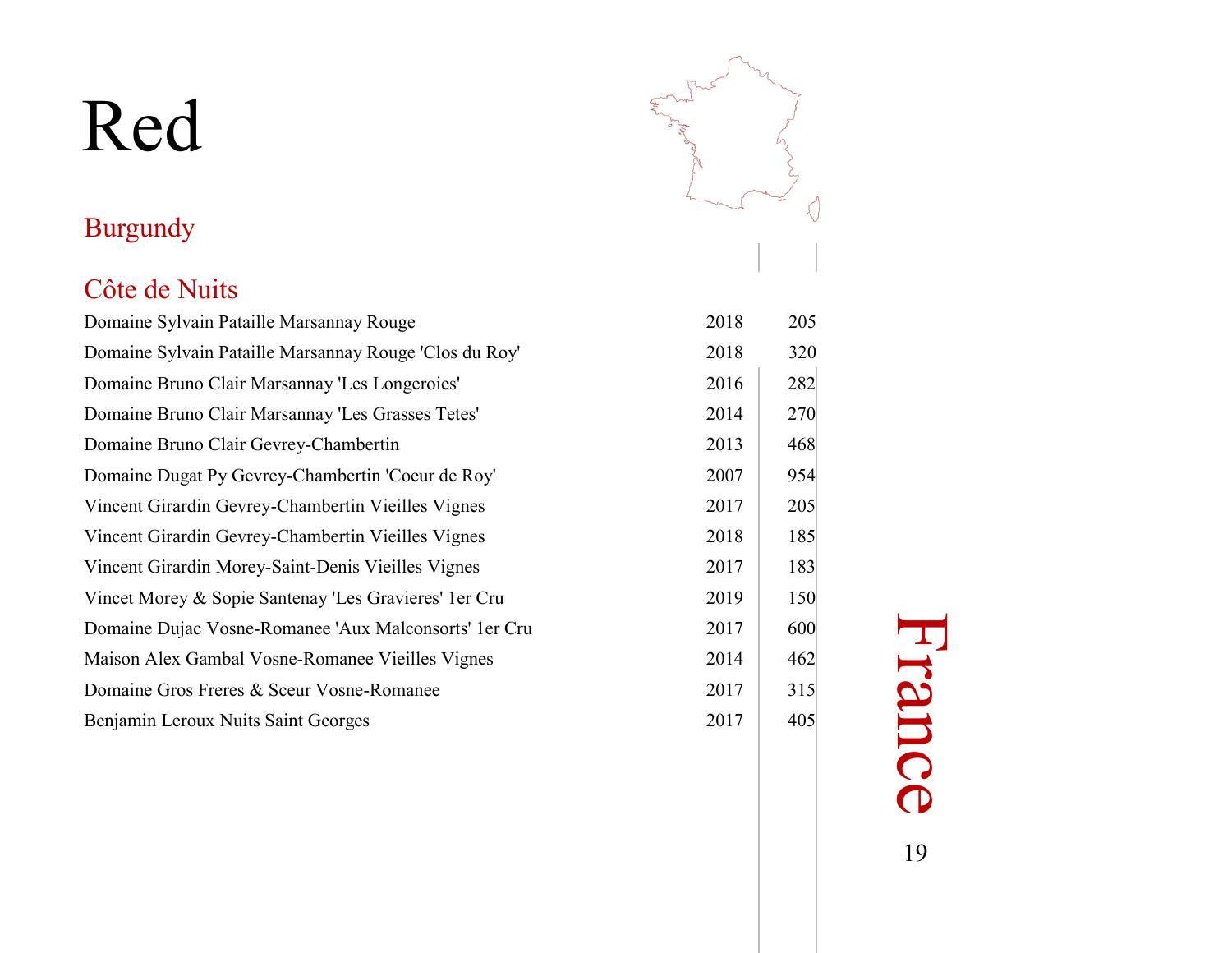

#### Burgundy

#### Côte de Beaune

| Simon Bize & Fils Savingny-lès-Beaune 1 er Cru 'Les Marconnets' | 2013 | 384 |
|-----------------------------------------------------------------|------|-----|
| Domaine Bruno Clair Savigny-lès-Beaune 'La Dominode'            | 2013 | 462 |
| Domaine Thomas Bouley Pommard                                   | 2017 | 390 |
| Domaine Thomas Bouley Volnay                                    | 2017 | 370 |
| Domaine Jean-Marc & Thomas Bouley Hautes-Côtes de Beaune        | 2017 | 275 |
| Marc Colin Santenay Vielles Vignes                              | 2017 | 198 |
| Domaine Gagey Louis Jadot 'Beaune Therons' 1 er Cru             | 2018 | 185 |
| Domaine des Croix 'Les Bressandes' Beaune 1 er Cru              | 2014 | 223 |
| Edmond Cornu & Fils Corton-Bressandes Grand Cru                 | 2011 | 255 |
| Pascale Matrot Blagny 'La Piece sous le Bois' 1 er Cru          | 2015 | 216 |
| Beaujolais                                                      |      |     |
| Jean Paul Brun Terres Dores 'Fleurie'                           | 2017 | 90  |
| Nicole Chanrion Cote-De-Brouilly                                | 2019 | 110 |
| Laurence and Remi Dufaitre Cote-de-Brouilly 'Le Millesime'      | 2018 | 78  |

France 20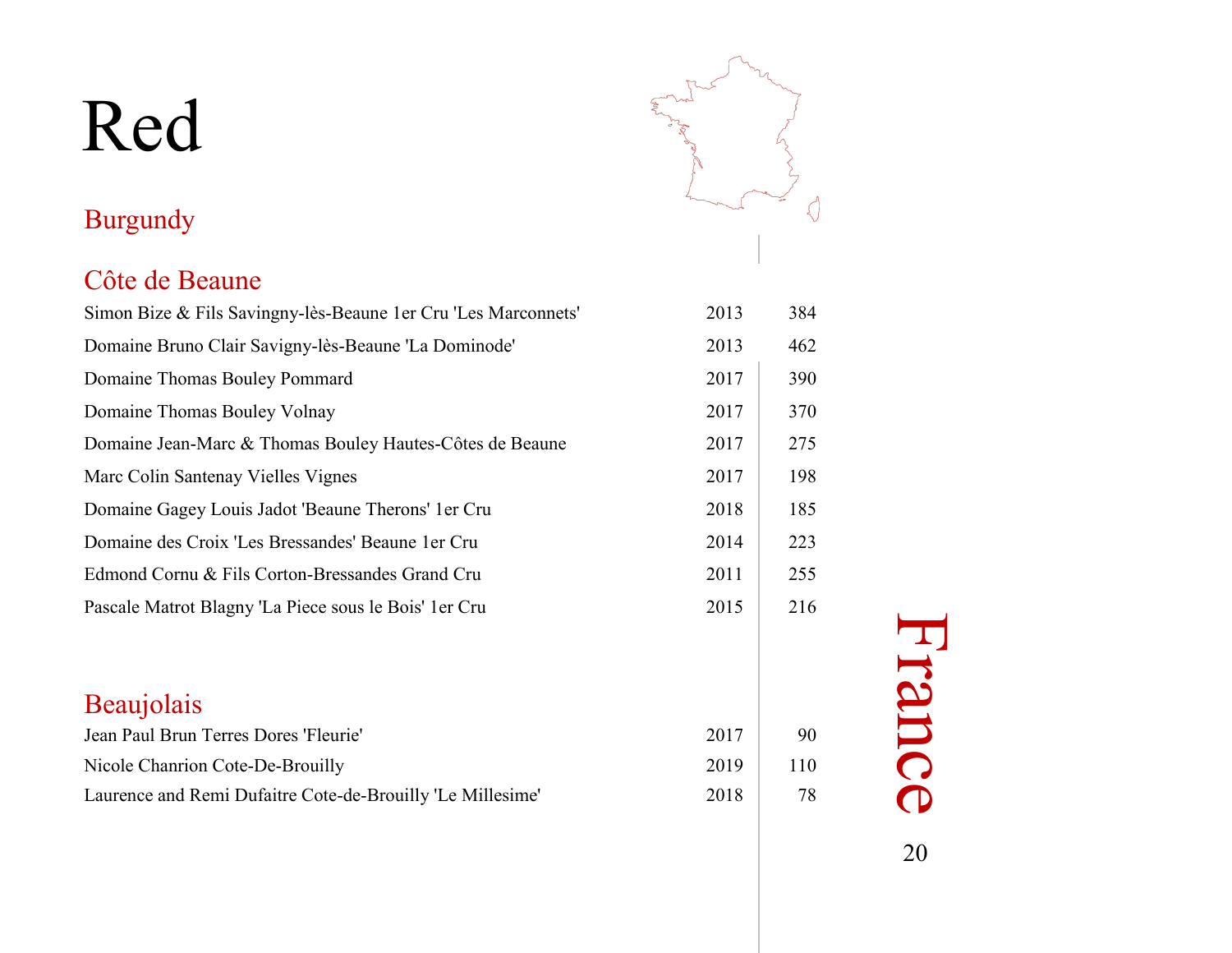### Loire

| Jean Reverdy & Fils 'Les Villots' Sancerre Rouge           | 2018 | 70  |
|------------------------------------------------------------|------|-----|
| Nicolas Reau 'Ange' Cabernet Franc, Anjou                  | 2019 | 75  |
| Agnes & Rene Mosse Cabernet Franc, Anjou                   | 2018 | 90  |
| Patrick Noel Menetou-Salon 'Morogues' Pinot Noir           | 2019 | 90  |
| Catherine & Pierre Breton les Perrieres 'Trinch' Bourgueil | 2020 | 80  |
| Catherine & Pierre Breton les Perrieres Bourgueil          | 1994 | 450 |
| Catherine & Pierre Breton les Perrieres Bourgueil          | 1988 | 500 |
| Domaine de la Petite Mairie 'Butte de Tyron' Bourgueil     | 2017 | 72  |
| Domaine de la Chevalerie 'Chevalerie' Bourgueil            | 2014 | 105 |

France

 $\begin{picture}(220,20) \put(0,0){\dashbox{0.5}(5,0){ }} \put(15,0){\dashbox{0.5}(5,0){ }} \put(15,0){\dashbox{0.5}(5,0){ }} \put(15,0){\dashbox{0.5}(5,0){ }} \put(15,0){\dashbox{0.5}(5,0){ }} \put(15,0){\dashbox{0.5}(5,0){ }} \put(15,0){\dashbox{0.5}(5,0){ }} \put(15,0){\dashbox{0.5}(5,0){ }} \put(15,0){\dashbox{0.5}(5,0){ }} \put(15,0){\dashbox{0.5}(5,0){$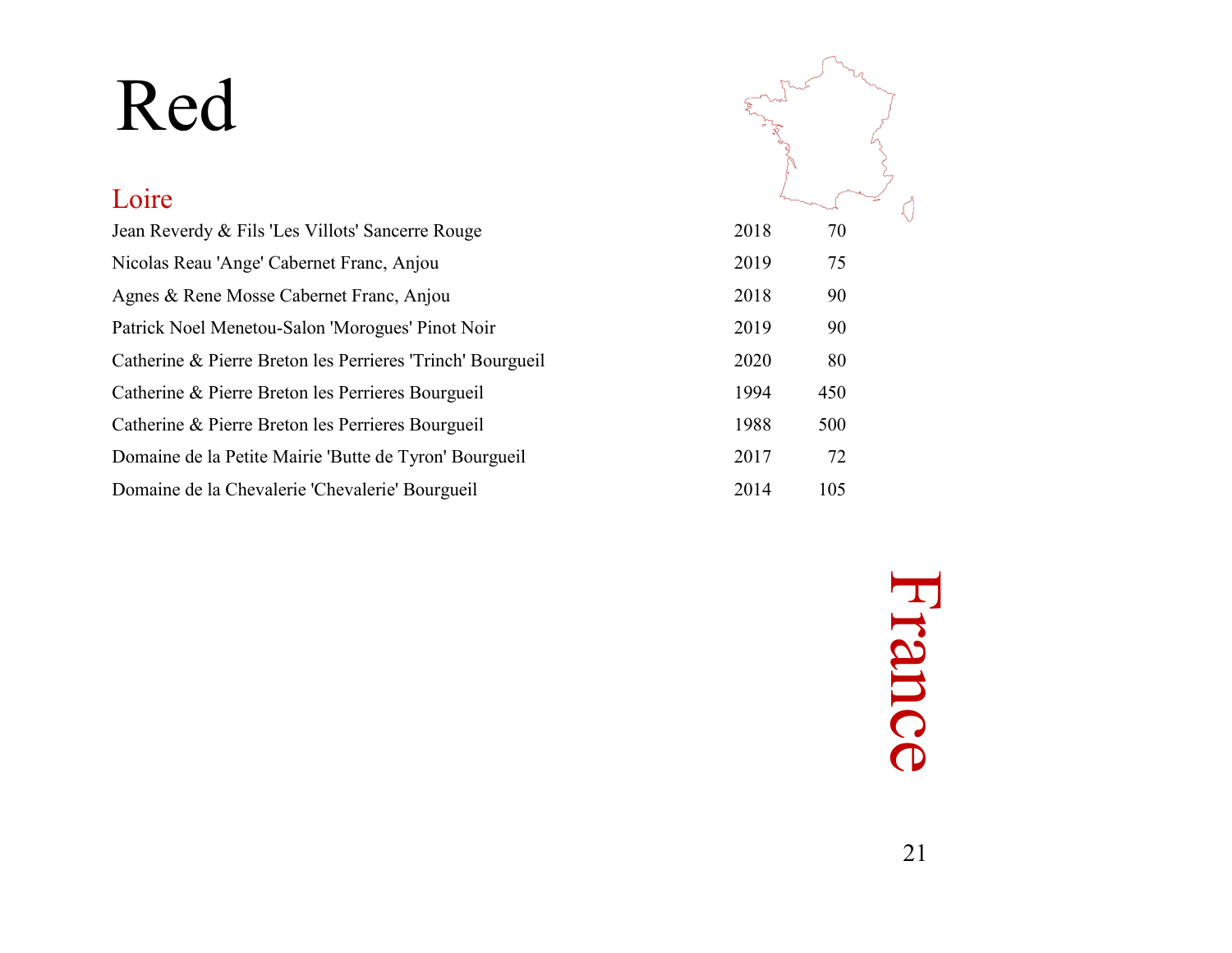

#### Rhone Valley - Southern France

#### Northern Rhone

| Christiane Chambeyron-Manin Cote Rotie 'Cote Brune'             | 2016 | 336 |        |
|-----------------------------------------------------------------|------|-----|--------|
| Domaine Guy Farge 'Terroir de Granit' Saint-Joseph              | 2016 | 95  |        |
| Domaine des Miquettes Saint Joseph 'Madloba'                    | 2014 | 131 |        |
| Jean Louis Chave Hermitage Rouge 'Farconnet'                    | 2017 | 189 |        |
| Jean Baptiste Souillard 'Crozes-Hermitage'                      | 2017 | 225 |        |
| Domaine Les 4 Vents 'Les Pitchounettes Rouge', Crozes-Hermitage | 2016 | 72  |        |
| Domaine Vincent Paris 'La Gaynale' Cornas                       | 2017 | 350 |        |
| <b>Southern Rhone</b>                                           |      |     |        |
| Jean Louis Chave Cotes du Rhone 'Mon Coeur'                     | 2019 | 80  |        |
| Chene Bleu 'Heloise', Vaucluse                                  | 2012 | 224 |        |
| Chene Bleu 'Abilard', Vaucluse                                  | 2012 | 270 |        |
| Domaine du Gour de Chaule Cuvee Tradition Gigondas              | 2017 | 95  |        |
| Domaine de Beaurenard Chateauneuf-du-Pape                       | 2019 | 167 | France |
| Domaine Du Vieux Lazaret Chateauneuf-du-Pape                    | 2018 | 145 |        |
| Chateau de Pibernon Bandol Rouge, Provence                      | 2015 | 165 |        |
| Domaine Le Roc Des Anges 'Asterolide' Mouvedre, Roussillon      | 2016 | 185 |        |
| Domaine Le Roc Des Anges 'Australe' Serine, Roussillon          | 2018 | 180 |        |
| Domaine Le Roc Des Anges 'Reliefs' Carignan, Roussillon         | 2016 | 223 |        |
| Domaine Le Roc Des Anges 'Las Trabassares' Carignan, Roussillon | 2015 | 370 |        |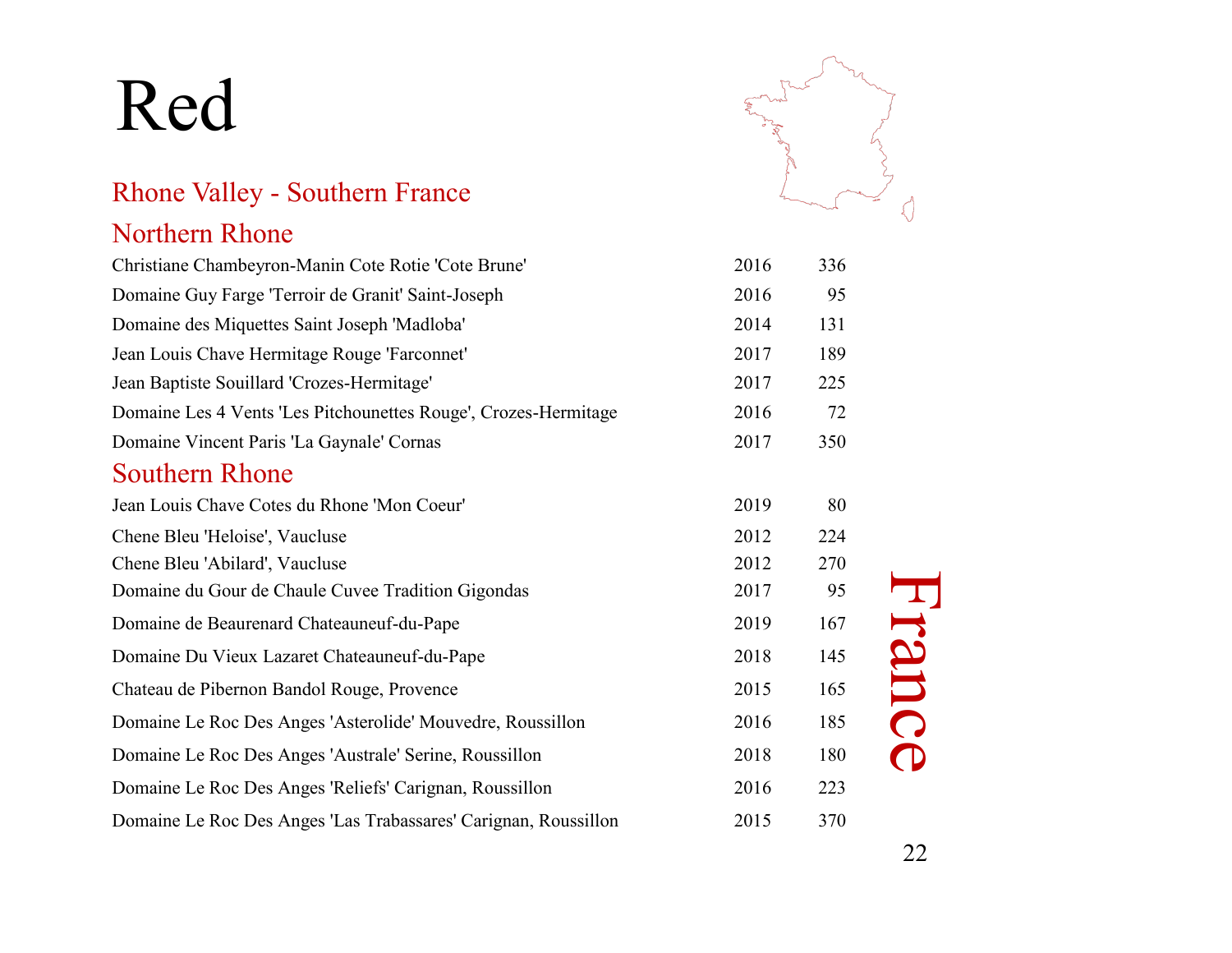#### Italy Piedmont Vietti 'Lazzarito' Barolo, Sarralunga 2016  $\sqrt{400}$ Casa E. Di Mirafiore Barolo, Sarralunga 2014 130 Ferdinando Principiano, Barolo del Comune di Seralunga d'Alba 2016 | 155 Domenico Clerico Barolo 'Pajana', Monforte d'Alba 1995 1995 474 Cavalletto 'Barolo' Bricco Boschis, Castiglione Falletto 2017 230 Vietti 'Castiglione' Barolo, Castiglione Falletto 2017 145 Bava Barolo Cru Scarrone, Castiglione Falletto 2015 225 Sobrero Ciabot Tanasio Barolo, Castiglione Falletto 2013 234 Oddero Barolo, La Mora 2017 140 Damilano Barolo 'Cannubi', Barolo 2014 260 Nervi-Conterno Gattinara, Alto-Piedmont 2016 240 Travaglini Giancarlo Gattinara, Alto-Piedmont 2016 154 Roccheviberti 'Vigna Melera', Dolcetto d'Alba 2018 100 Elvio Cogno 'Mandorlo' Dolcetto, Langhe 2020 2020 80 Ferdinando Principiano 'Dossett' Dolcetto, Monforte d'Alba 2019 | 80 Elvio Cogno Barbaresco 'Bordini' 2018 172 Luigi Voghara Cotta-Barbaresco 2014 140 Domenico Clerico Langhe Nebbiolo 'Capisme-E' 2018 130 Elvio Cogno Langhe Nebbiolo 'Montegrilli' 2017 120 Cavalletto 'Langhe Freisa' Bricco Boschis, Castiglione Falletto 2018 | 100 Bruno Giacosa Barbera D'Alba 2018 86 Castello di Montecavallo 'Cajanto', Alto Piedmont 2018 90 Il Chiosso Ghemme, Alto Piedmont 2011 110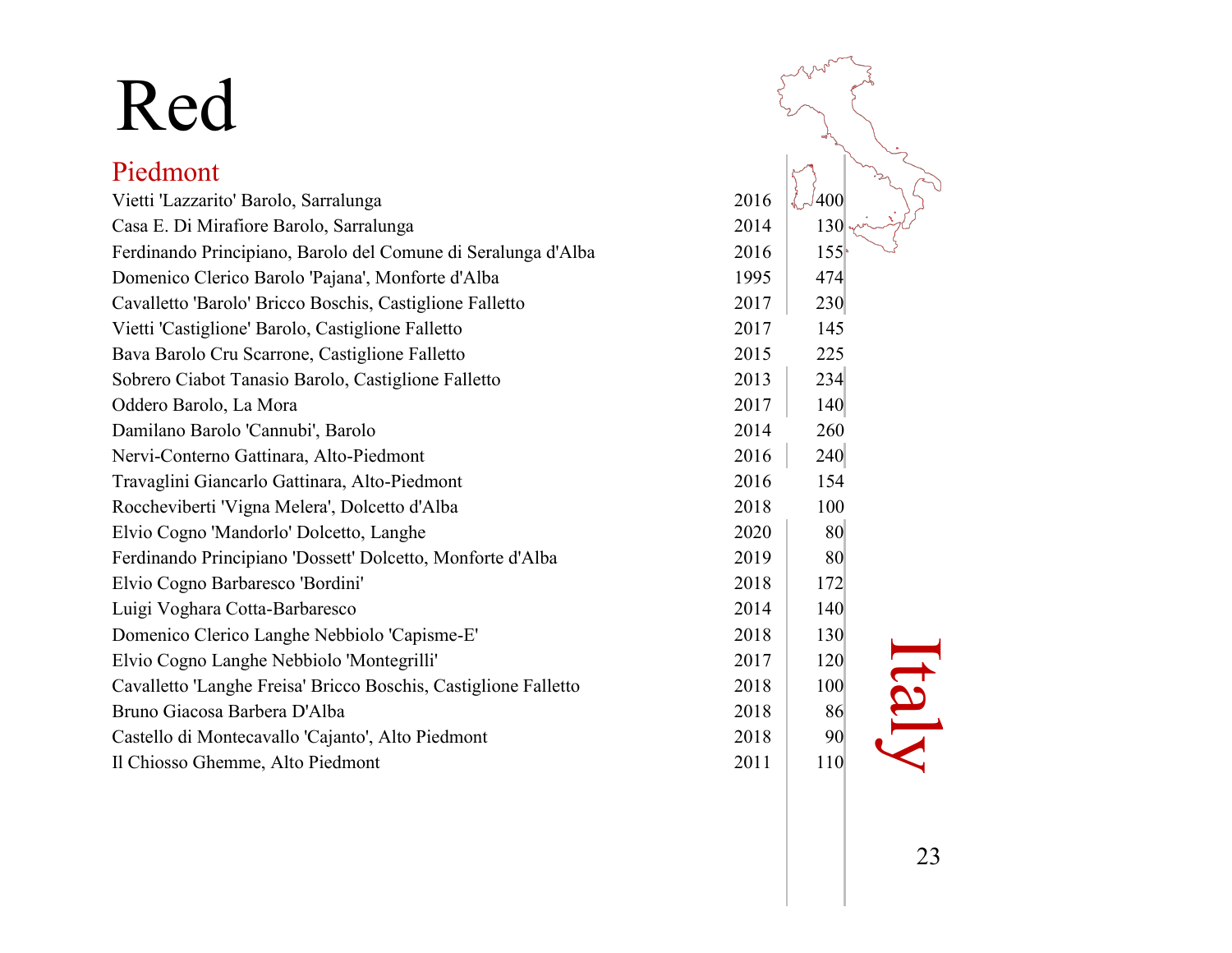| 17 C U                                                                  |      |     |            |
|-------------------------------------------------------------------------|------|-----|------------|
| Veneto - Friuli                                                         |      |     |            |
| Tenuta Santa Maria di Gaetano Bertani Amarone Classico Riserva          | 2013 | 224 |            |
| Ca La Bionba Valpolicella Classico                                      | 2019 | 65  |            |
| Ronchi di Cialla Refosco, Friuli Colli Orientali                        | 2017 | 72  |            |
| <b>Tuscany - Southern Italy</b>                                         |      |     |            |
| Bindi Sergardi Calidonia Chianti Classico Riserva, Tuscany              | 2015 | 105 |            |
| Caparsa Chianti Classico, Tuscany                                       | 2016 | 80  |            |
| La Spinetta 'Sezzana' Sangiovese, Tuscany                               | 2006 | 220 |            |
| La Spinetta 'Sassontino' Riserva, Tuscany                               | 2006 | 230 |            |
| Tua Rita Rosso dei Notri, Tuscany                                       | 2019 | 70  |            |
| Il Borro, Loro Ciuffenna Toscana 'Pian di Nova'                         | 2017 | 70  |            |
| Il Borro, Loro Ciuffenna 'Toscana'                                      | 2016 | 180 |            |
| Sassetti Livio 'Pertimali' Brunello di Montalcino, Tuscany              | 1997 | 774 |            |
| Mocali Brunello di Montalicino, Tuscany                                 | 2015 | 133 |            |
| Ciacci Picolomini d'Aragona 'Pianrosso' Brunello di Montalcino, Tuscany | 2016 | 217 |            |
| Poliziano Vino Nobile di Montapulciano, Tuscany                         | 2018 | 80  |            |
| Poderi Sanguineto Rosso di Montepulciano, Tuscany                       | 2018 | 60  |            |
| Cassanova Di Neri Brunello di Montalcino 'White Label', Tuscany         | 2016 | 181 |            |
| Cassanova Di Neri Brunello di Montalcino "Tenuta Nuova', Tuscany        | 2016 | 275 |            |
| Pizzo Coca Rosso Valtellina 'Nebbiolo', Lombardia                       | 2018 | 138 | <u>tal</u> |
| Valantini Cerasuolo d'Abruzzo, Montepulciano                            | 2018 | 600 |            |
| Fattoria Galardi Terra di Lavoro, Campania                              | 2005 | 415 |            |
| Montevetrano di Savia Imparato Coli di Salerno, Campania                | 2008 | 474 |            |
| Serpico Feudi Di San Gregorio Irpinia, Campania                         | 2011 | 415 |            |
| Villa Riano Aglianico del Vulture 'Grifalco', Basilicata                | 2017 | 70  |            |
| COS 'Nero di Lupo' Vittoria, Sicily                                     | 2019 | 100 | 24         |
| Mary Taylor Annamaria Sala 'Sicillia Rosa' Nero D'Avola, Sicily         | 2019 | 80  |            |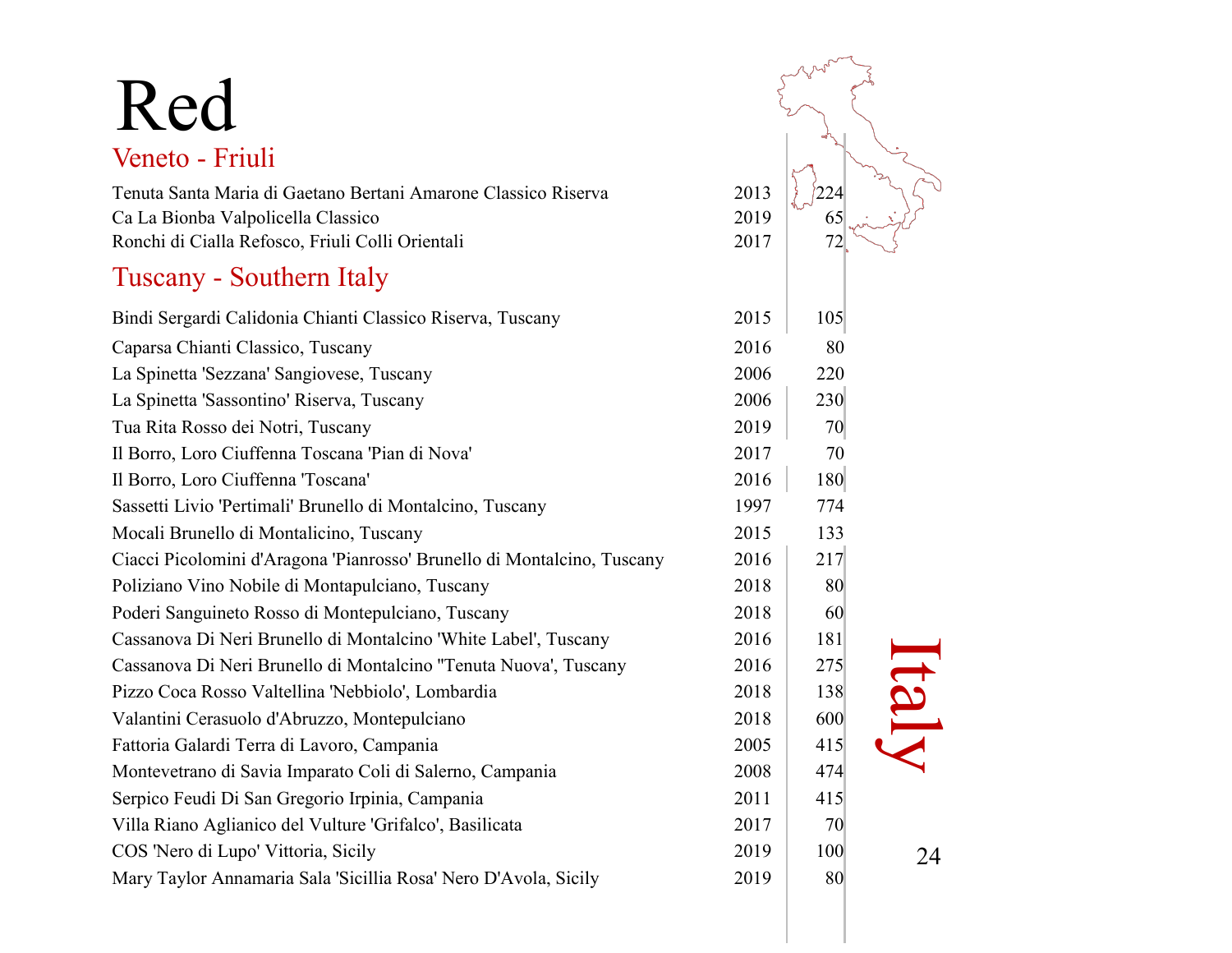| Red                                                            |      |     |  |
|----------------------------------------------------------------|------|-----|--|
| Spain                                                          |      |     |  |
| Aradon 'La Garnacha Prometida', Rioja                          | 2016 | 129 |  |
| R.Lopez Heredia 'Vina Tondonia Reserva', Rioja-Alta            | 2008 | 145 |  |
| Remelluri Rioja Reserva by Telmo Rodriguez, Rioja              | 2006 | 160 |  |
| Mesquida Mora Sincronia Negre, Mallorca                        | 2019 | 80  |  |
| Comando G Vinos de Madrid 'La Bruja de Rozas' Garnatxa, Madrid | 2018 | 120 |  |
| Sindicat La Figuera Garnatxa, Monstant                         | 2017 | 96  |  |
| Hacienda Monasterio, Tempranillo, Ribera Del Duero             | 2017 | 215 |  |
| Valderiz 'Juegabolos', Tempranillo, Ribera Del Duero           | 2014 | 155 |  |
| Telmo Rodriquez 'Gabo do Xil', Mencia, Galicia                 | 2017 | 80  |  |
| Abida da Cova 'A FugaTinto', Mencia, Ribiera Sacra             | 2018 | 60  |  |
| Costers del Priorat 'Clos-Alzina', Samso, Priorat              | 2017 | 183 |  |
| Costers del Priorat 'Pissarres' Samso-Garnacha, Priorat        | 2017 | 133 |  |
| Mas d'en Gil 'Clos Fonta' Priorat                              | 2015 | 230 |  |

Spain

25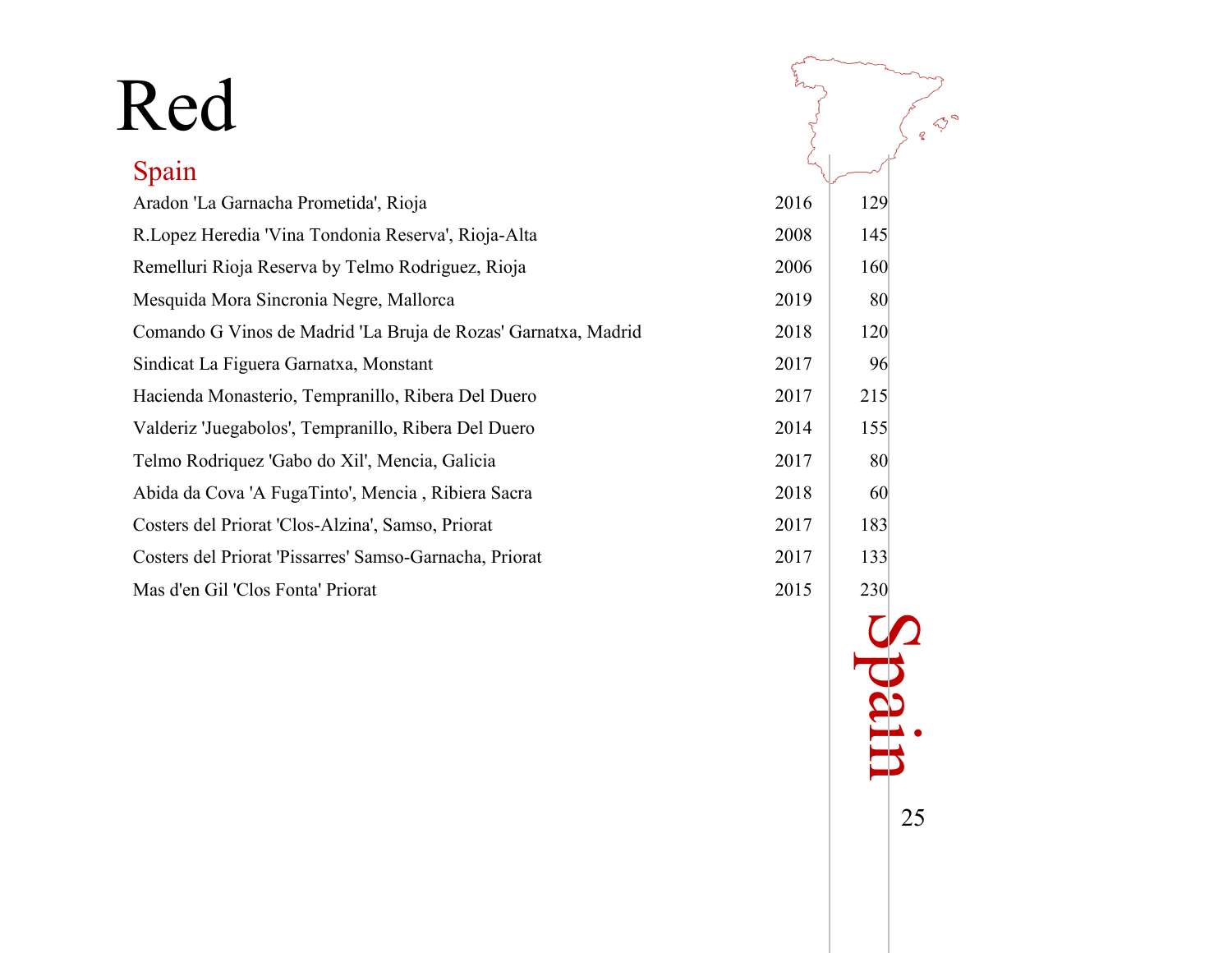

#### California Cabernet Sauvignon

| Ramey Cabernet Sauvignon, Napa Valley                              | 2005 | 414   |
|--------------------------------------------------------------------|------|-------|
| Dominus Cabernet Sauvignon Estate, Napa Valley                     | 1995 | 1,260 |
| Dalla Valle Vinyards Cabernet Sauvignon, Napa Valley               | 1995 | 834   |
| Araujo Estate Altagracia Red Wine, Napa Valley                     | 2000 | 534   |
| Ridge Monte Bello, Santa Cruz                                      | 2016 | 978   |
| I. Brand & Family Cabernet Sauvignon, Monte Bello Road, Santa Cruz | 2019 | 195   |
| Bond Estates 'St. Eden' Harlen Estate Oakville, Napa Valley        | 2014 | 918   |
| Opus One, Napa Valley                                              | 2017 | 765   |
| Groth Cab 'Reserve' Oakville, Napa Valley                          | 2012 | 290   |
| Kathryn Hall Cabernet Sauvignon, Napa Valley                       | 2018 | 140   |
| Easton Cabernet Sauvignon, Shenandoah Valley                       | 2012 | 120   |
| Spann Vinyards, Cross Creek Vinyard-Moon Mnt. Sonoma               | 2015 | 95    |

United States **United States**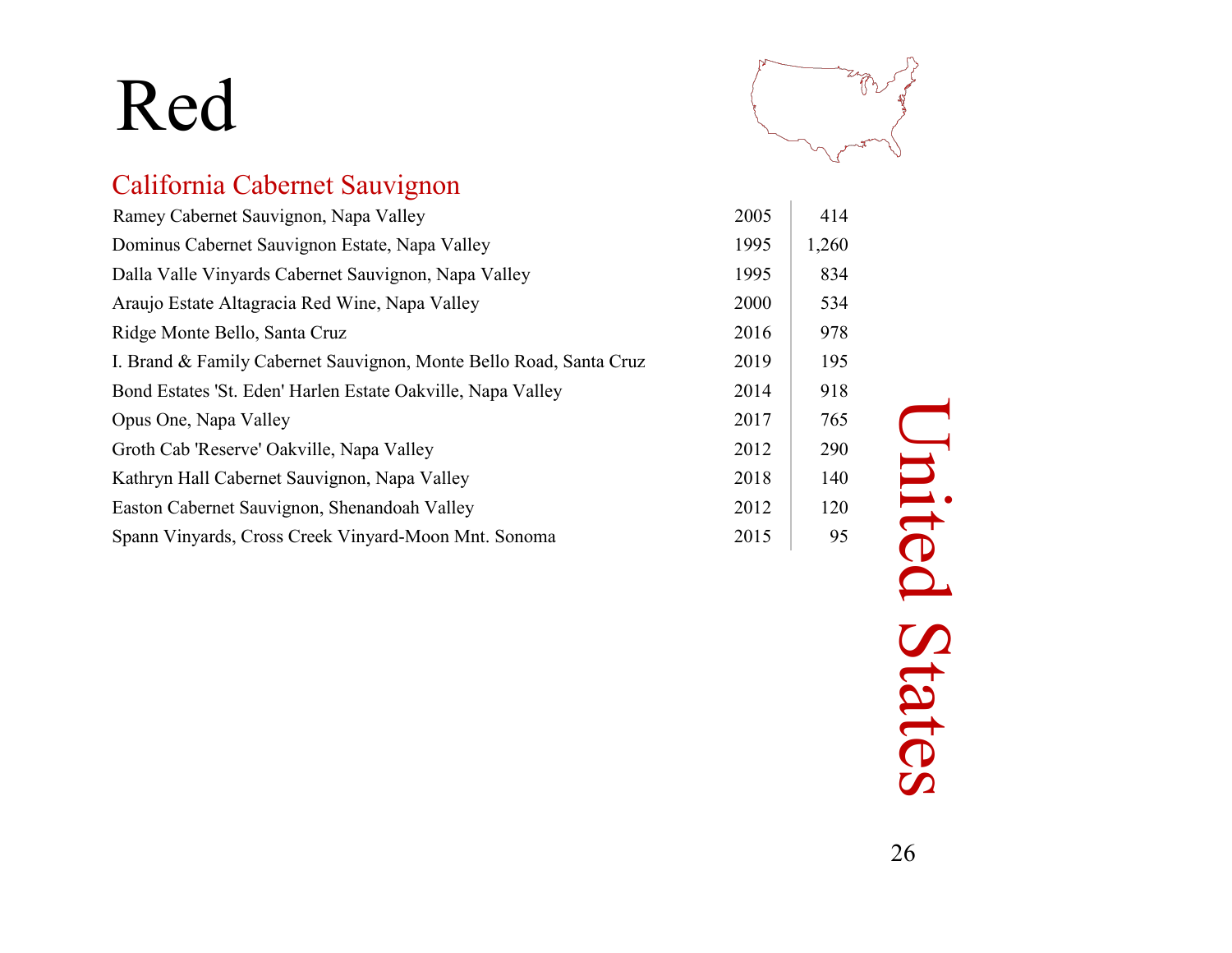

#### California-Washington, Other Varietals

| Andrew Will Ciel du Cheval-Cab Franc, Red Mountain, Washington              | 2011 | 415 |
|-----------------------------------------------------------------------------|------|-----|
| Savage Grace Cabernet Sauvignon, Red Willow Vineyard, Yakima Valley, WA     | 2017 | 110 |
| Easton 'Estate Bottled' Zinfandel, Armador County, California               | 2010 | 150 |
| Easton 'Fiddletown' Zinfandel, Rinaldi Vineyard, Armador County, California | 2011 | 120 |
| Easton 'Armador County' Zinfandel, Armador County, California               | 2015 | 80  |
| Grgich Hills Zinfandel, Napa Valley, California                             | 2014 | 140 |
| A Tribute to Grace Grenache, Santa Barbara, California                      | 2019 | 135 |
| A Tribute to Grace Grenache, 'Caprice Vineyard' Santa Barbara, California   | 2018 | 135 |
| Arnot-Roberts Gamay Noir, El Dorado, California                             | 2019 | 145 |
| Ampelos Alembda Pinot Noir, Sta. Rita Hills, California                     | 2007 | 360 |
| Copain Pinot Noir Kiser en Bas, Anderson Valley, California                 | 2009 | 415 |
| Turley Zinfandel 'Dragon' Howell Mnt. California                            | 2010 | 355 |
| Turley Zinfandel 'Dusi' Howell Mnt. California                              | 2010 | 355 |
| Turley Zinfandel 'Estate' Howell Mnt. California                            | 2010 | 355 |
| Radio Coteau Cherry Camp Syrah, Sonoma Coast                                | 2012 | 147 |
| SAMsARA 'Rancho La Vina Vinyard' Pinot Noir Sta. Rita, California           | 2015 | 140 |
| SAMsARA 'Las Hermanas Vinyard' Pinot Noir Sta. Rita, California             | 2015 | 140 |
| SAMsARA 'Las Hermanas Vinyard' Pinot Noir Sta. Rita, California             | 2013 | 150 |
| SAMsARA 'Zotovich' Syrah, Sta. Rita, California                             | 2018 | 115 |
| SAMsARA 'Lamer Vinyard' Grenache, Sta. Rita, California                     | 2018 | 120 |
| Hanzell Vineyards Pinot Noir Sonoma Valley, California                      | 2014 | 285 |
| Folk Machine Pinot Noir, Santa Rosa, Central Coast, CA                      | 2020 | 72  |

United States **United States**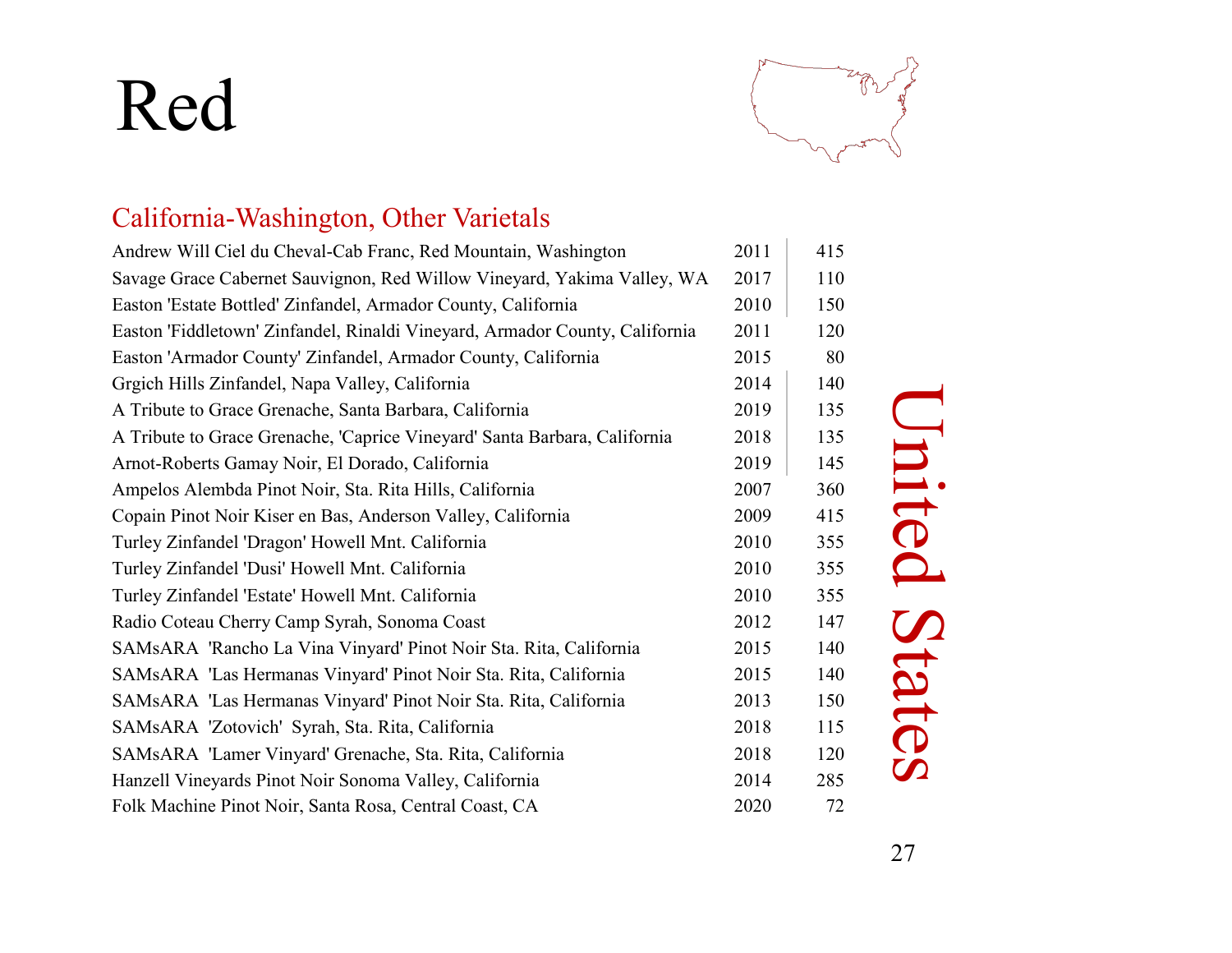

#### Oregon

| St. Innocent 'Freedom Hill', Pinot Noir, Willamette Valley             | 2016 | 120 |
|------------------------------------------------------------------------|------|-----|
| St. Innocent 'Temperance Hill', Pinot Noir, Willamette Valley          | 2017 | 110 |
| Ken Wright 'Savoia' Pinot Noir, Willamette Valley                      | 2013 | 324 |
| Zena Crown Vinyard 'Conifer' Pinot Noir, Eola-Amiti Hills              | 2016 | 185 |
| Beaux Freres 'Zena Crown Vinyards' Pinot Noir, Eola-Amiti Hills        | 2019 | 175 |
| Beaux Freres 'Zena Crown Vinyards' Pinot Noir, Eola-Amiti Hills        | 2018 | 180 |
| Beaux Freres 'The Beaux Freres Vineyard' Pinot Noir, Willamette Valley | 2019 | 245 |

United States **United States**